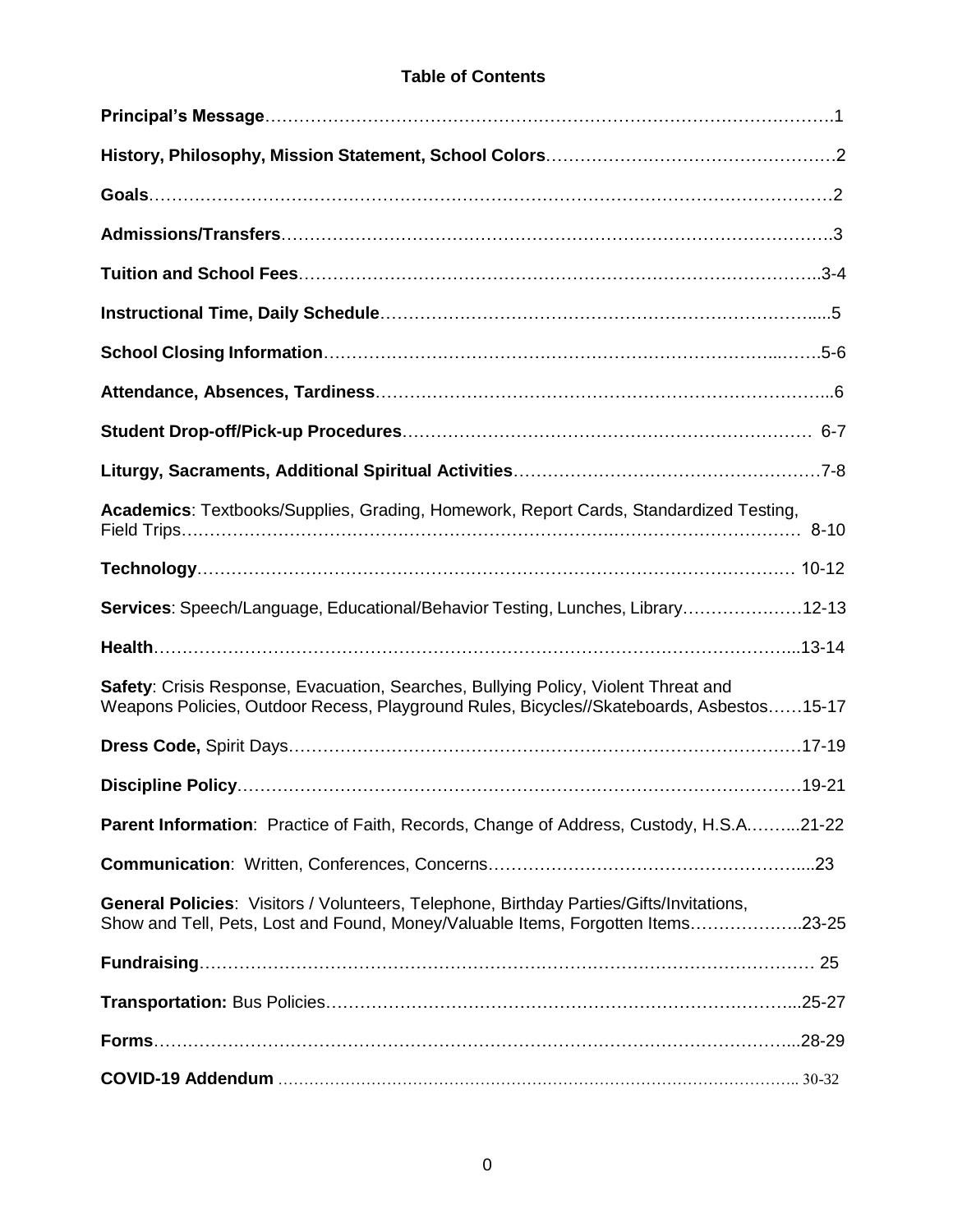#### Principal's Message

Dear Parents/Students:

It is my pleasure to welcome you to St. Vincent De Paul Elementary School. I am looking forward to working with you and I want to reassure you that we will give our best effort to provide a successful experience for your child.

We are looking forward to a blessed year together. This handbook has been prepared to acquaint you with the general operation and policies of St. Vincent De Paul Elementary School. Students and parents will be able to access the handbook on the website and also the online registration process, where you can acknowledge that you have read the policies and agree with the contents. It is important to us, that parents and students know the expectations of St. Vincent de Paul.

We want your child's school experience to be as rewarding as possible. Our desire to do all we can to provide a nurturing environment where the principles and teachings of Jesus Christ are guiding lights and the Word of God is shared.

Our goal at St. Vincent De Paul is to provide an education that is compatible with the home and the church so that positive Christian character is developed, and academic excellence is within reach at all levels.

Our staff is looking forward to meeting you and having you involved in the education of your child. As we work together, we can assure that each of our students has the opportunity to grow to his/her fullest potential. We encourage you to visit our school and to attend the parent meetings scheduled throughout the year.

Today's world is full of opportunities for those who are willing to prepare themselves spiritually, physically, emotionally, and academically. The administration, faculty, and staff will work diligently to provide an excellent education that will prepare students to meet this challenge.

Together, with the Lord's leading and help, we can be successful in helping your student(s) attain the goals that they will set for a successful school year.

Many Blessings,

Mrs. Denise Ray St. Vincent De Paul Elementary Principal

This handbook is intended to be a guide for informing parents, guardians and students about the general policies and guidelines that will be followed in the operation of St. Vincent de Paul School. It is not an exhaustive source and may be changed at any time to better serve the families and students who are a part of the school community.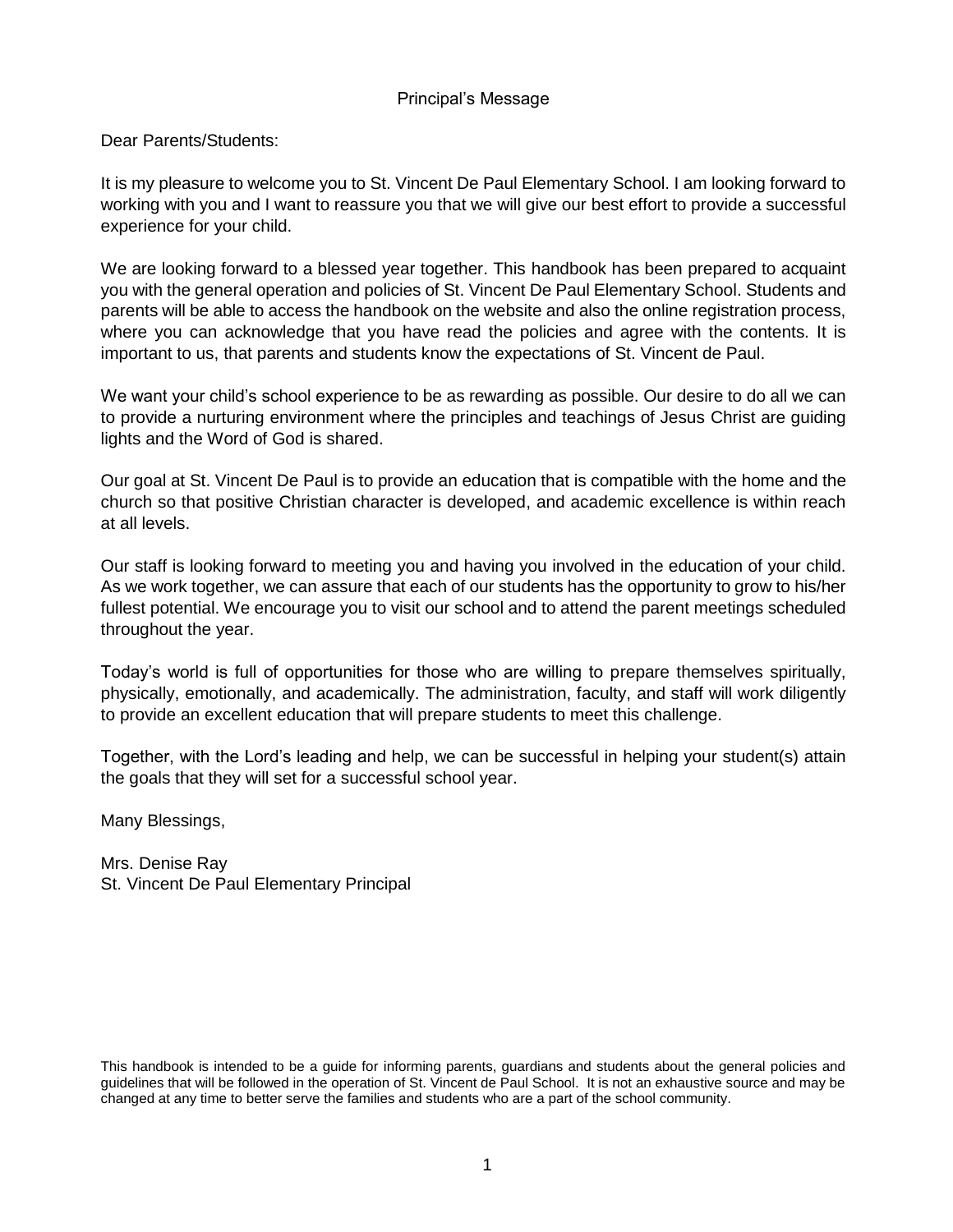#### **HISTORY**

Bishop Fabian W. Bruskewitz, in collaboration with Father Bradley Zitek and generous parishioners, established St. Vincent de Paul School in 2001. The opening school day was August 16, 2001, with 35 students. Mrs. Janet Bohaty was the head teacher, with four lay teachers, a secretary and one support staff. The School Sisters of Christ the King provided part-time Sisters to help the administration and teach Religion classes one day a week. Originally the school accommodated students in preschool through third grade. The following year, fourth grade was added.

#### **PHILOSOPHY**

"In the fullness of time, in His mysterious plan of love, God the Father sent His only Son to begin the kingdom of God on earth and bring about the spiritual rebirth of mankind. To continue His work of Salvation, Jesus Christ founded the Church as a visible organism living by the power of the Spirit." (The Catholic School, Vatican Polyglot Press, Rome 1977, Chapter 1 page 6.)

In response to the mission and message of Jesus Christ, St. Vincent de Paul School, with the family, strives to form a Community of Faith dedicated to continuing the mission entrusted by Christ to His Church. We therefore commit ourselves to educating the whole child in an environment conducive to spiritual, intellectual, emotional, social, and physical growth. We strive to imbue this environment with education and love that reflects the gospel message of Christ. By integrating the education of the whole child with an environment permeated by the Gospel spirit, St. Vincent de Paul School strives to continue Christ's mission here on earth in building up the Kingdom of God.

#### **MISSION STATEMENT**

Responding to God's Call, we the community of St. Vincent de Paul, dedicate ourselves with love to the spiritual growth and academic excellence of our children to prepare them for the journey through this life to the Kingdom of Heaven.

#### **SCHOOL COLORS**

Red and Gold

#### SCHOOL CHARISM

Sharing the love and compassion of the Heart of Jesus

#### **GOALS**

Spiritual Goal: The student will develop a personal relationship with Christ, fostered through worship, prayer, personal growth, service and evangelization.

Intellectual Goal: Students will achieve optimum academic growth within the student's own capacity for learning.

Emotional and Aesthetic Goal: Students will develop the awareness of their intrinsic value and God's unfailing love for each of them.

Social Goal: Students will become active and responsible members in the community, reflecting the principles of Christ.

Physical Goal: Students will develop an awareness of the need for physical fitness, and the knowledge that we are all temples that Christ resides in.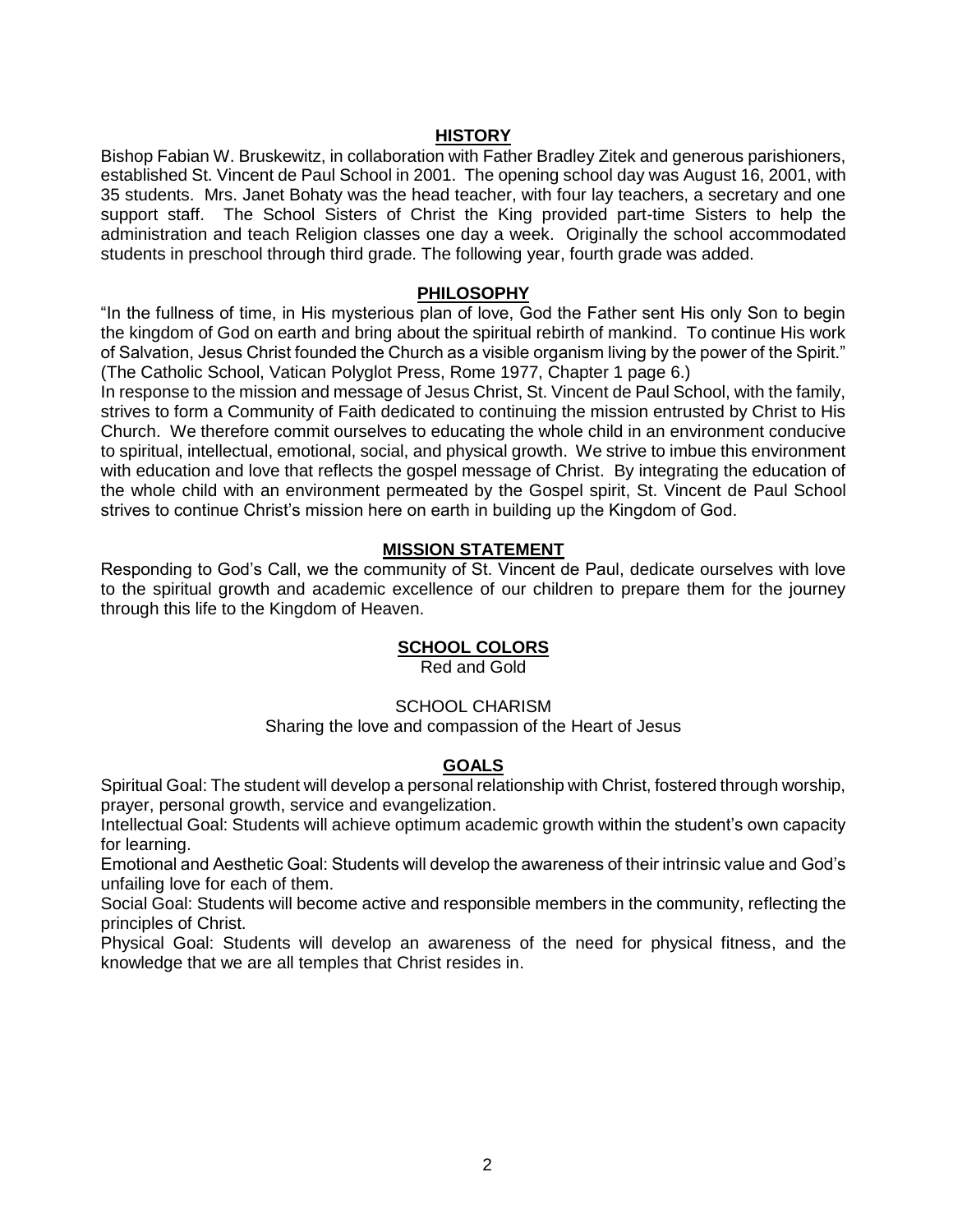#### **ADMISSION / TRANSFERS**

#### **Admission to School (Grades K-5)**

Admission for new students may take place at any time by registering in person or registering online. Please call the school office for the needed information and website at 402-643-9525. The following information is necessary for the student's file:

- Application for Admission (online)
- A copy of the Baptismal certificate (office must witness original)
- The official state Birth Certificate (office must witness original with raised seal)
- Emergency information
- Physical examination form/Vision exam form
- Immunization records
- Recent Proof of Dental Examination
- Parent Release Form for Transfer of Records between Schools (Grades 1-4)

#### **Age Requirement**

A child must be five years of age on or before July 31 to be admitted to Kindergarten. The child must be six years old by July 31 to be admitted to First Grade.

#### **Immunization Requirements**

Students are required to be immunized against chicken pox, measles, mumps, rubella, polio, diphtheria, pertussis, tetanus, hepatitis B and haemophilus influenza type b (Hib) prior to enrollment. Information regarding waiving immunizations – please contact the principal.

#### **Notice of non-discrimination policy**

St. Vincent de Paul Catholic School admits students of any race, color, national and ethnic origins to all the rights, privileges, programs and activities generally accorded or made available to students at the school. It does not discriminate on the basis of race, color, national and ethnic origin in administration of its educational policies, admissions policies, scholarship and loan programs, or any other school-administered programs.

#### **TUITION AND SCHOOL FEES**

#### **Tuition**

#### **Active Practicing Catholics**

Tuition will be set for each school year. School families are expected to be active in all areas of stewardship in their parishes. Tithing is strongly recommended at a minimum of \$25.00 per week to the parish, keeping in mind that the parish is assisting to keep the costs of Catholic education affordable.

School families who are not members of St. Vincent de Paul Parish will have their respective pastors contacted for support of educating their parishioners in our school. However, if the supporting pastor declines parish support, wholly or in part, it becomes the responsibility of the family to make up the difference in addition to all tuition and fees.

#### **Non-Catholics**

Families are subject to tuition, school fees and current rate per child for cost of education. That number is currently \$6000.00 per year.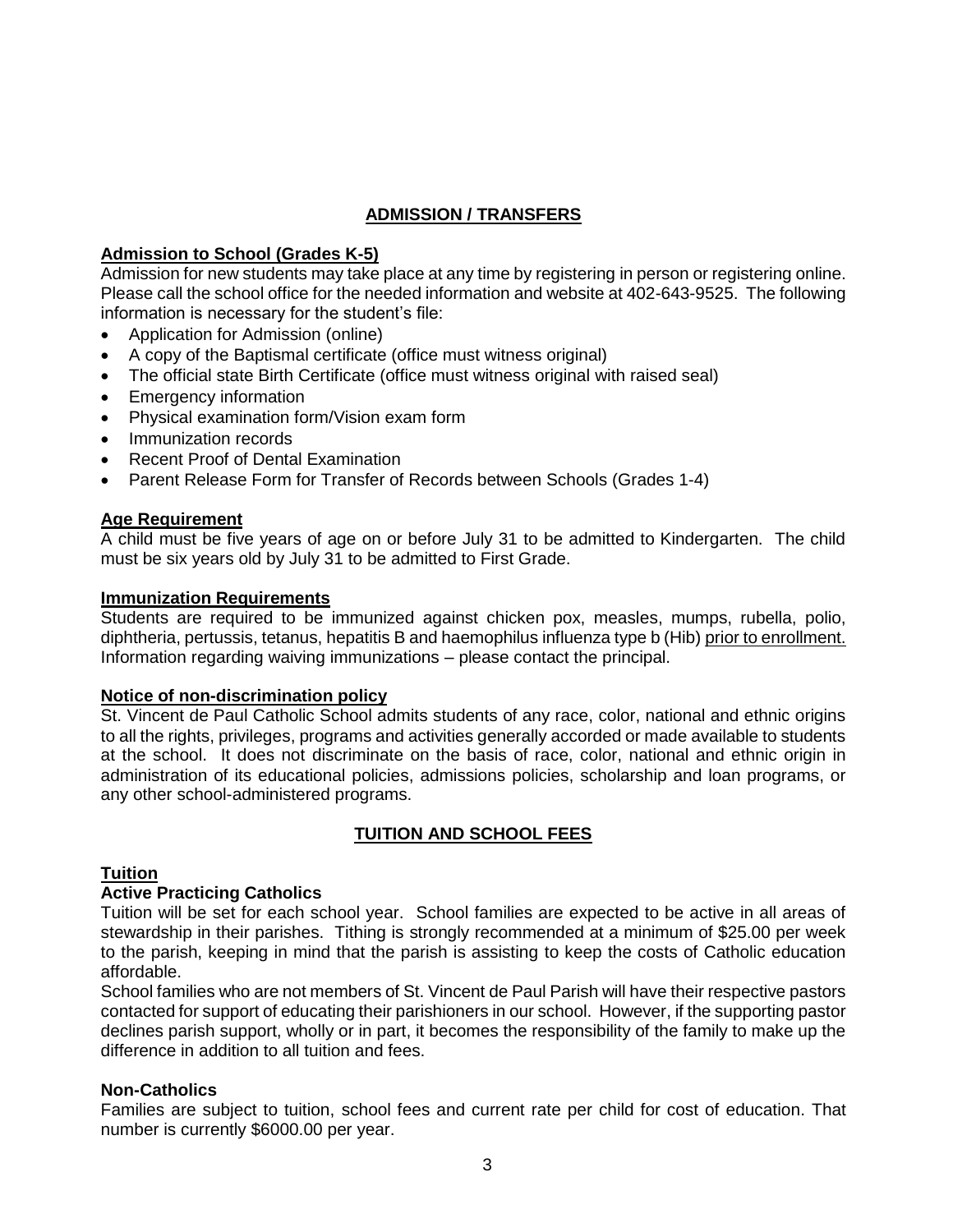#### **School Fees**

\$200/child: This is a fee that is collected each school year for **every** K-5 student. These fees get paid directly to the Lincoln Diocesan Office to offset the \$330.00 technology fee per students that has been instituted for the 2021-22 school year. For the 2021-22 school year, St. Vincent de Paul will pay the remaining \$130.00 per student of the \$330.00 fee. Going forward, the fees per year in technology will increase in the following manner.

#### 2022-23 - \$410.00 per student

#### **Tuition Payments**

1 Child: \$1750.00 2<sup>nd</sup> Child - \$1750.00 3<sup>rd</sup> child - \$1750.00

4<sup>th</sup> or more – families are required to complete the FACTS online application in order to qualify for free tuition for the  $4<sup>th</sup>$  child and beyond. The FACTS application would need to be completed before the March 31 deadline of the preceding school year in order to be considered for free tuition.

All school families are asked to make arrangements within the first week of July for which payment plan they wish to use:

Option I: In Full - Payment of all fees by the first day of school.

Option II: Monthly- due by the  $5<sup>th</sup>$  of each month from August - May

**All tuition and fees must be paid in total by the last day of school.** St. Vincent de Paul School depends on the payment of all tuition and fees to pay its expenses and salaries. School tuition and fees must be paid in full by the last day of the school year. Amounts not paid are subject to possible legal action. Where unexpected difficulties arise, arrangements must be made with the Chief Administrative Officer (Pastor). *Families in hardship or distress are encouraged to apply for the Guardian Angel Fund.*

#### PRE-SCHOOL FEES AND TUITION

School Fee \$25 per child Pre-School Tuition \$100.00 for Tuesday-Thursday students \$125.00 for Monday-Wednesday-Friday students \$145.00 for Monday through Friday students

We are now offering transportation for preschoolers who need it after the 11:00 session. Drop off destinations need to be within the Seward City limits. Car seats are provided. There is a cost for this service and parents must enroll their children for it and sign a transportation waiver. \$10.00 per week for 5 day session \$8.00 per week for 3 day session \$5.00 per week for 2 day session

#### **Guardian Angel Fund**

All families in need with children in grades K-4 are encouraged to fill out the confidential Guardian Angel form each year to seek assistance in meeting tuition costs. Monies donated by friends of the school for the Guardian Angel fund are open to any registered school family. Guardian Angel funds do not cover preschool costs.

**Diocesan Good Shepherd Scholarship** – This is a newly instituted scholarship, beginning with the 2019-2020 school year. Any parent may apply for this scholarship, which is located on the Diocesan website – [www.lincolndiocese.org.](http://www.lincolndiocese.org/) The scholarship requires parents to apply through the FACTS program, and certain documentation is needed in order to apply. There is a \$35.00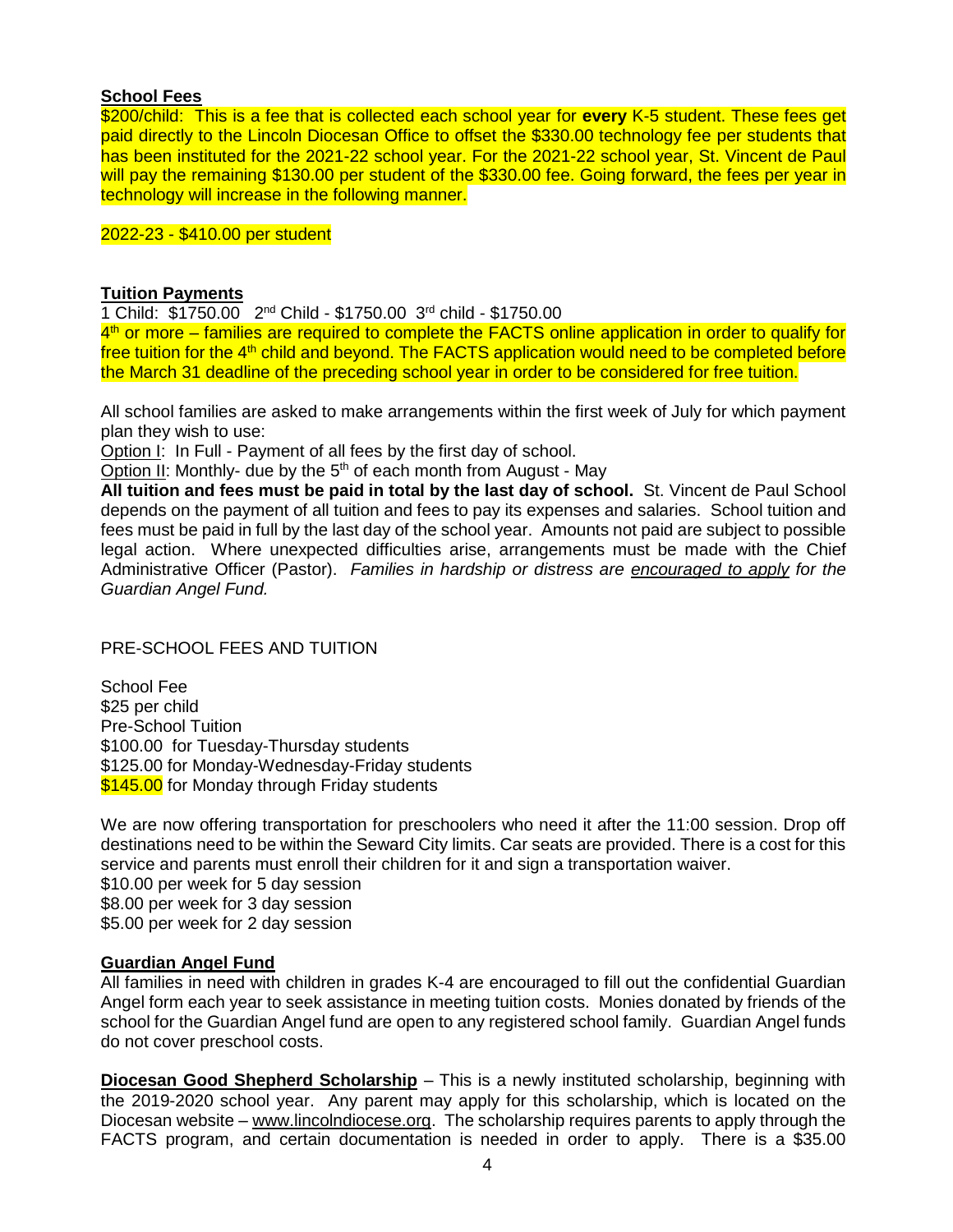application fee that is payable upon filling out the information and submitting it. Parents are informed of scholarship awards before the end of the current school year.

#### **INSTRUCTIONAL TIME**

St. Vincent de Paul School shall have an academic school year consisting of 1032 actual instructional hours for Kindergarten through Fourth Grade students, with teachers and students in attendance. Hours over 1032 are included in the yearly calendar to cover time lost due to unforeseeable closings.

St. Vincent de Paul School defines instructional time as:

- Instruction in Religion, Language Arts, Mathematics, Science/Health, Social Studies, Art, Computer, Library, Music, P.E., and Spanish
- Recess time to enhance social development
- Field trips and assemblies to enhance the curriculum
- Daily prayer and spiritual exercises, attendance at Mass, and other special occasions that assist in the formation of the Christian student as defined in the school's philosophy

#### **Time that is not included as instructional time**:

- Lunch period.
- Faculty meetings, in-service, and workdays that do not involve students
- Snow days or emergency days
- Parent/teacher conferences

Additional instruction and/or attention may be given to students throughout the school year in spiritual, social and academic areas. This may take place during the school day or outside school hours if arranged with parents.

#### **DAILY SCHEDULE**

Students are not to be on the school premises before 7:40 a.m. unless arrangements were made ahead of time by the teacher or administration.

#### **Kindergarten through Fifth Grades**

#### **All students, except bussed students, enter the building through the Church doors. Bus students are let off at the north doors, and enter through those.**

7:40 a.m. Early arrivals go to the Social Hall

- 7:50 a.m. Students admitted to classrooms
- 7:55 a.m. Tardy Bell / North doors are locked
- 8:00 a.m. Announcements / Morning Prayers / Pledge of Allegiance
- 8:10 a.m. Holy Mass
- 11:20 11:50 a.m. K-5 Lunch
- 11:55 12:10 a.m. K-5 Recess
- 3:25 p.m. Announcements / Closing Prayers
- 3:28 p.m. General Dismissal All students should promptly leave the school at that time.

#### **SCHOOL CLOSING INFORMATION**

In case of inclement weather, St. Vincent de Paul School will follow Seward Public Schools in closing. Parents/guardians can check radio (101 KLIR, 1110 KFAB, 96.9 KZKX) and TV Stations (Channel 8 and Channel 10/11). Anyone may receive an automatic text from Seward Public Schools by registering for a Bluejay Alert at [www.sewardpublicschools.org.](http://www.sewardpublicschools.org/)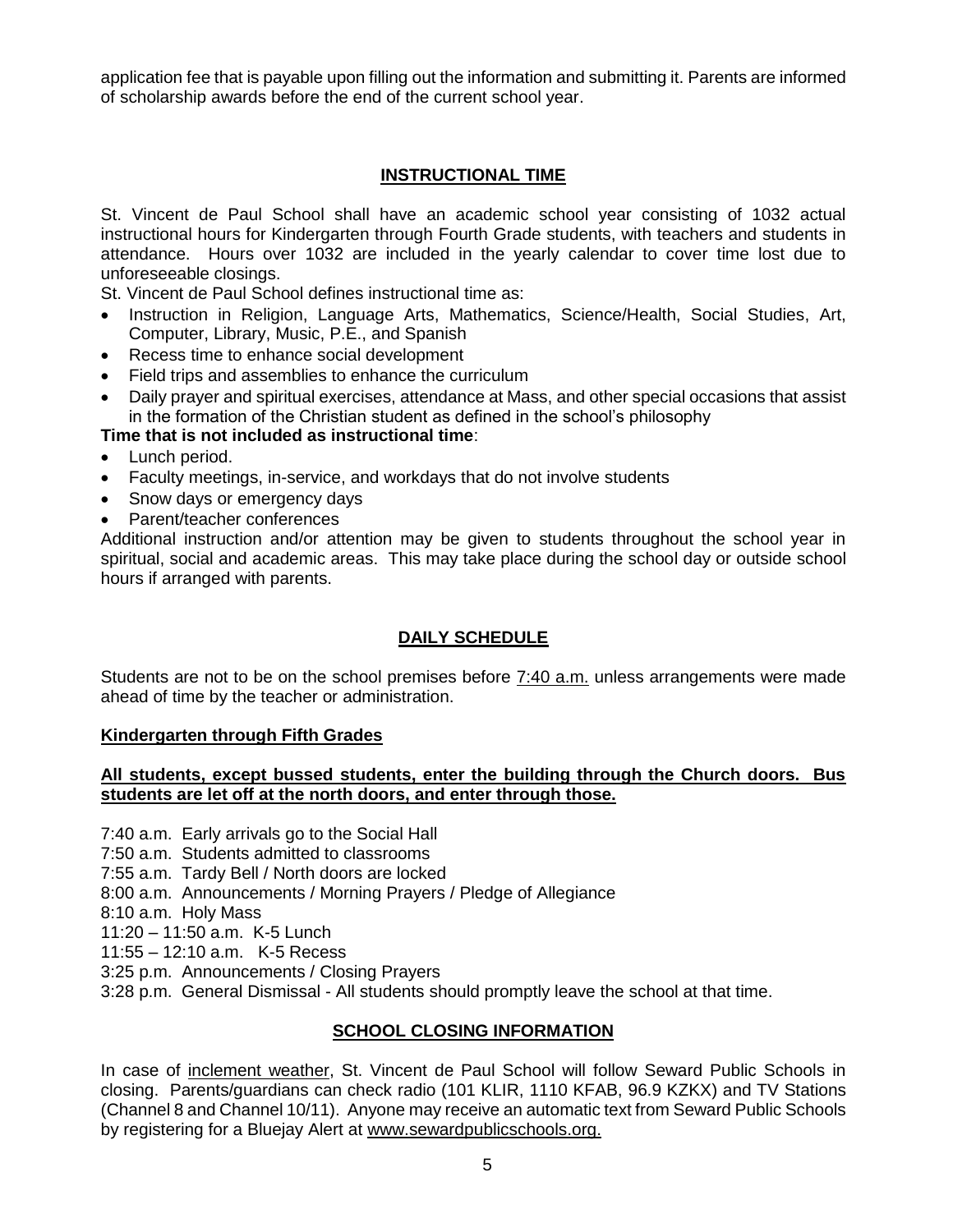If school is held and parents or guardians do not want their child(ren) attending school because of bad weather, the students may be kept home. In case, St. Vincent de Paul School would have school when Seward Public does not or we would not have school when Seward Public does, we would send out a Powerschool message to all of our parents.

#### **ATTENDANCE / ABSENCES / TARDINESS**

Regular attendance is required by state law (Neb.Rev.Stat.79-201 & LB 463) and it aids the student in achieving his/her potential. Persistent absenteeism creates a genuine hardship for a student and is regarded as a serious problem.

#### **Absences**

No student is allowed to leave the school premises during school hours without the permission of the principal and at the request of the parents or guardians. **Parents/guardians need to sign a child in or out at the school office.** 

Try to schedule appointments on days off or before or after school. Students will be counted as absent for a half day if they arrive after 10:00 a.m. or leave prior to 1:30 p.m.

If a student will be absent parents or guardians are asked to call the school office (402-643-9525) by or before 8:00 a.m. that day or send a signed note with a sibling and please indicate the reason for their absences. If it is an illness, please specify the illness (State Dept. of Health requirement).

Parents will be called to take their child home when his/her temperature is 100 degrees F (or greater) or if he/she exhibits symptoms of vomiting, diarrhea or other contagion.Students may return to school when**:**

- Free for 24 hours of: fever (without the aid of fever-reducing medicines), vomiting, or diarrhea
- Chicken pox: symptom-free, no longer having an elevated temperature and the pox are scabbed over
- Ringworm, impetigo, and pink-eye: after one full day of treatment outside of school.
- Hepatitis: receiving a written permission from the family physician

At the discretion of the teacher, homework assignments may be obtained for a child who is sick, preferably to be picked up at the close of the day.

Assignments may be given in advance of a known absence at the discretion of the teacher. Students are allowed one day for each absence to complete makeup work.

A letter of notification will be given to the parents when a child is absent for 5 days per quarter. A student missing 10 days per semester will require a meeting between administration and parents to devise a plan of action to prevent further absences. Another meeting would be required after 20 days of absences. Illness and family emergency are taken into consideration.

#### **Tardiness**

Students are considered tardy if they are not in their classrooms by 7:55 a.m. Students who are late because of snowy and icy weather conditions will not be counted tardy. If a bus is running late and that results in the student being late, they will not be counted tardy. Excessive tardiness not only effects that student but the other classmates as well. Please have students here by 7:55 a.m. Any students arriving after 7:55 a.m. should use the Church (South) entrance as all other outside doors will be locked for safety reasons. They will need to buzz in to enter and check in at the office. They will receive an admittance slip that they will give to their teacher when they enter their classroom.

A note will be sent home from the office to notify parents after a child has been tardy 5 times. After the 10<sup>th</sup> tardy, a call will be made to the parent to discuss a plan that will help ensure timely arrival for the student at school. After the  $15<sup>th</sup>$  unexcused tardy, the student will need to make up the time lost after school, which will be 5 minutes for each day late, beginning with the  $10<sup>th</sup>$  day late.

#### **STUDENT DROP-OFF / PICK-UP PROCEDURES**

When arriving at school please enter the south parking lot *only* and pull up as far as possible in front of the Church (South) Entrance. Students may be dropped off in front of the south church doors, or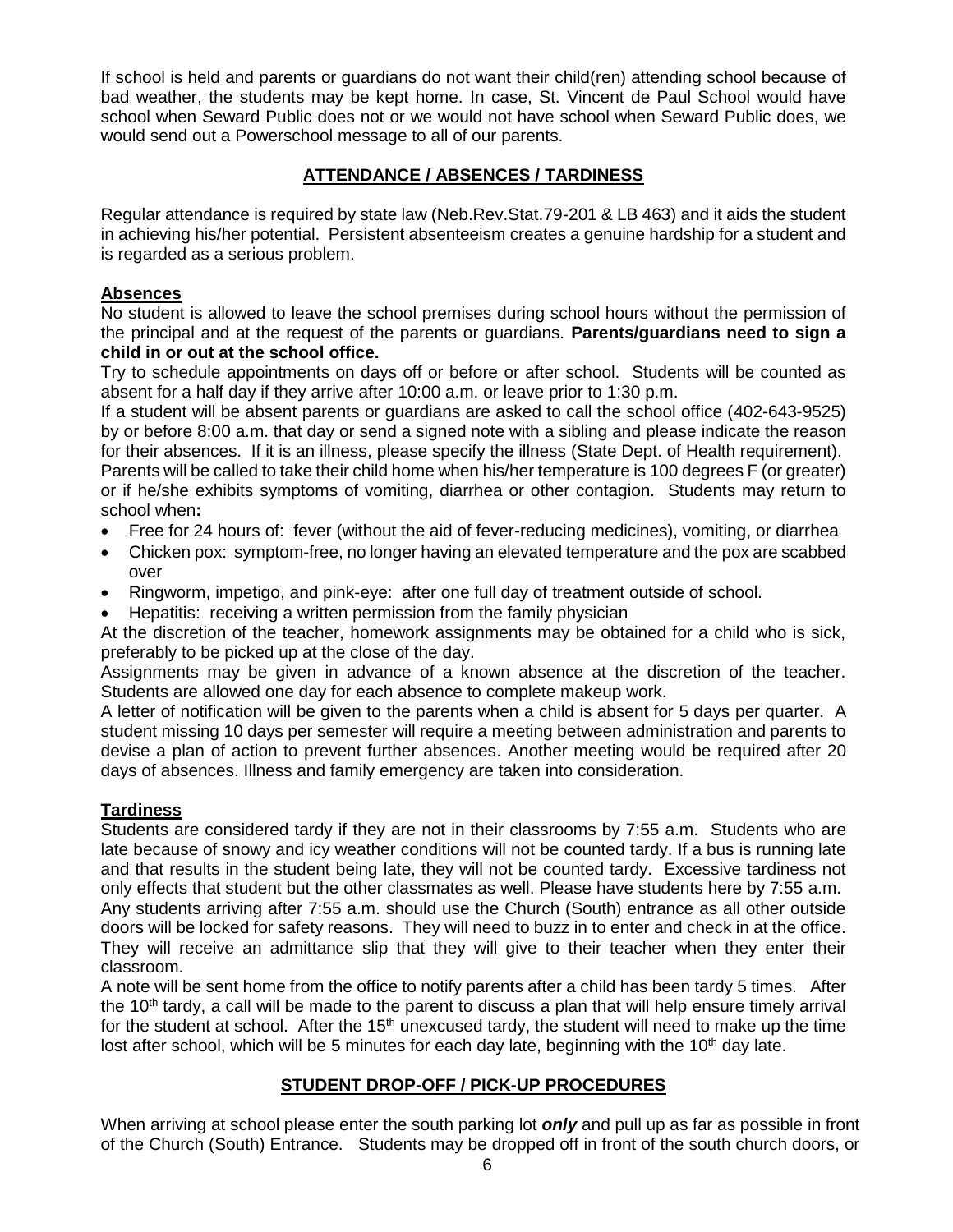may be walked into the school. It is important for the safety of our students that car traffic remains separate from bus traffic. The north parking lot is used for buses only. At no time is a child to be dropped off or picked up in the north parking lot at morning arrival or afternoon dismissal. Students should enter the school using the **Church (South) Entrance** to the building.

DRIVERS WISHING TO STOP THEIR VEHICLES AND WALK IN TO DROP OFF OR TO PICK UP THEIR CHILDREN ARE ASKED TO PULL INTO A PARKING STALL ON THE NORTH SIDE OF THE SOUTH PARKING LOT. THIS WILL KEEP THE LINE OF CARS IN FRONT OF THE CHURCH MOVING SO WE DO NOT BLOCK THE SOUTH ENTRANCE TO THE PARKING LOT.

After dropping off or picking up students you may pull out of the line and proceed to the west exit of the parking lot.

Near 8:00 a.m. the parking lot becomes very busy with preschool drop-offs, school-age children dropoffs, church staff members arriving, and parishioners coming for Mass. We want to do our part to keep all this traffic moving efficiently and safely.

After the buses have dropped off students in the morning, the north parking lot will be closed off so students will have safe access during recess to the 4-Square and Hopscotch games, which are painted on the cement.

Pick up procedures:

Buses enter through the north parking lot and pick up students from the north doors.

Cars picking up children, enter through the south driveway and pull up in a line against the curb to load children. Children will be waiting in the South door area under the awning. Children are asked to load on the passenger side of the vehicles. Vehicles exit using the WEST driveway. Parents who park and pick up their children are asked to park in the parking spaces next to the middle median in the parking lot on the SOUTH side of the lot. You may walk up using the median to pick up your children who will be at the bike rack area. Children who are walking or riding bikes will exit the building using the NORTH doors and walk to their destination. If riding a bike, they will walk the bike off school grounds.

#### **LITURGY / SACRAMENTS / SPIRITUAL ACTIVITIES**

#### **Mass**

Students attend daily Mass at 8:10 a.m. Parents, guardians, and extended families are welcome to join the student body in worship whenever possible.

Participation in Mass: Students are taught that active participation at Mass consists in joining the sacrifice of Jesus by the offering of their hearts and lives with Him to the Father in the unity of the Holy Spirit. This is portrayed by singing and responding at Mass with reverence. They will also have opportunities to read at Mass, take up the offertory, serve (altar boys), and lead the singing. Baptism Mass: On a scheduled day quarterly there will be a special celebration during Mass for all students who were baptized in the recognized months. Parents, guardians and extended families are encouraged to attend this Mass which recognizes the importance of the student's birth into God's life.

#### **Holy Days of Obligation**

Holy Days of Obligation are typically days off from school. Parents and guardians are asked to check the church bulletin for the Mass schedule.

#### **Feast Days**

Special feast days throughout the year are recognized with activities or treats. The feast of our patron saint, Saint Vincent de Paul, is a special day of celebration, usually on September 27<sup>th</sup>.

#### **Sacramental Program**

The Church teaches that parents are the primary educators of their children. Parent involvement in sacramental preparation is crucial in shaping the values and attitudes of each child. Programs for assisting the parents are arranged by the parish. Dates of meetings are sent to the parents in sufficient time for schedules to be arranged so at least one parent can attend. Parents are expected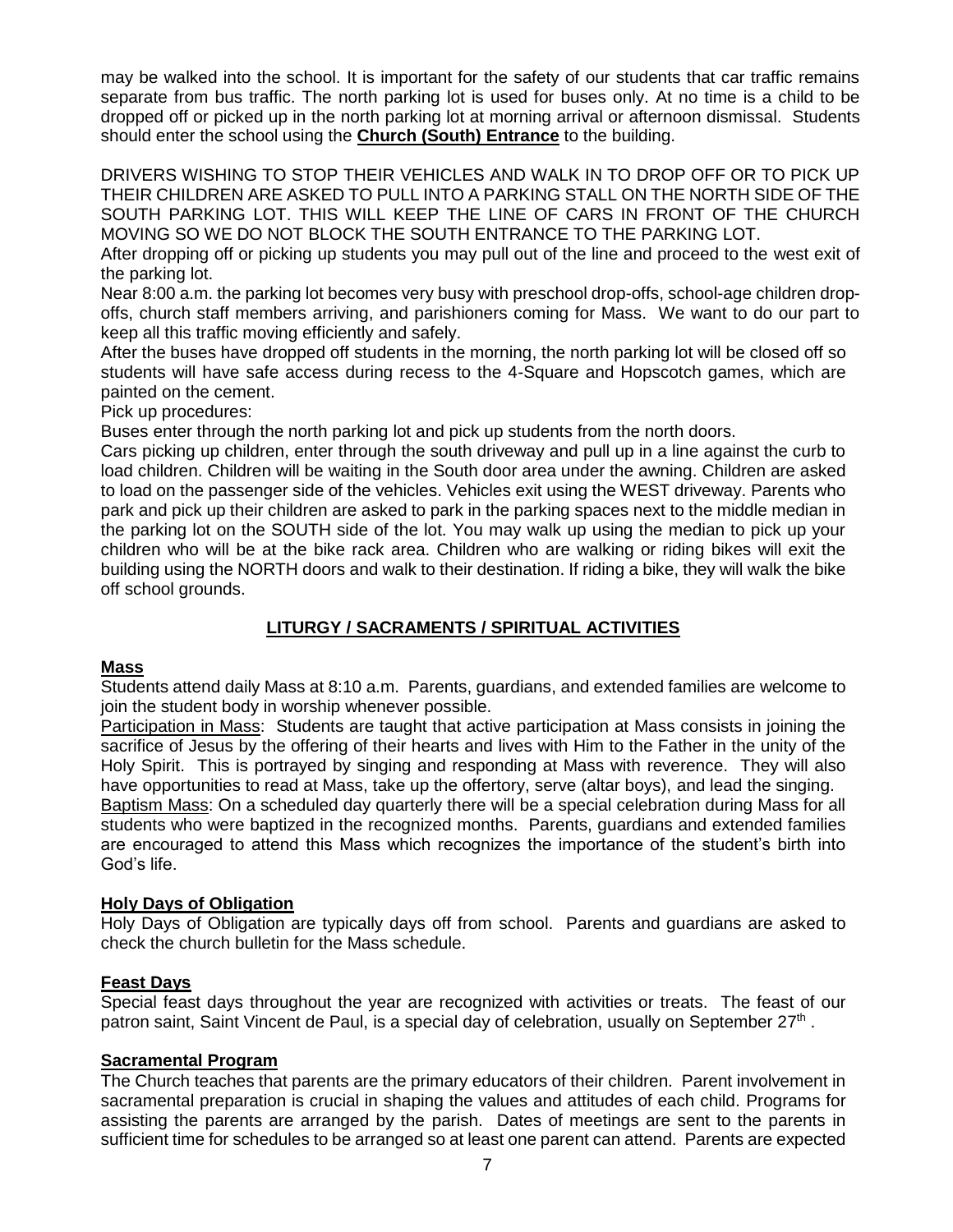to actively participate in the sacramental preparation of their children. The Sacrament of Penance and Holy Eucharist are received for the first time by the students in the second grade, as well as older students who have not yet received these sacraments. The Sacrament of Confirmation is received by students in fifth grade.

#### **Reconciliation**

The Sacrament of Reconciliation will be offered to the Second (after First Penance), Third, Fourth Grade students on a regular basis during the school year. Children are encouraged to go with their families at other times.

#### **Catholic Schools Week**

Each year, usually the last week in January is set aside to celebrate all Catholic Schools. Special activities and treats will be planned for the week.

#### **Stewardship**

The students of St. Vincent de Paul School have opportunities to grow in their knowledge of God's care for them and the responsibility they have to care for others through programs of stewardship. Collections (money, food, clothing) during the school year support such needs as the pro-life cause, the library, Guardian Angel fund, needs of the poor, evangelization and others. Students are encouraged to give from their own resources, and to pray and sacrifice to help needy children around the world.

One of the primary recipients of our stewardship (including all of the money collected on Spirit Days) is the Missionary Childhood Association (MCA): "Children helping children**."** For those who receive aid, the Missionary Childhood Association can mean the difference between life and death. For the children who give aid, it is an experience that teaches the lesson of Christian apostleship and love, and one that shapes the attitudes of a lifetime. Since being raised to the status of a Pontifical Society in 1926, the Missionary Childhood Association has continuously received strong Papal endorsement for its unique role in developing mission awareness in Catholic youth.

#### **Works of Mercy**

Students will participate in activities that target the Spiritual and Corporal Works of Mercy.

#### **ACADEMICS**

#### **Textbooks / Supplies**

All textbooks are furnished to students. In order to ensure good condition and longevity of books used, all hardbound books are to be covered the first week of school. It is the responsibility of each student to give proper care to all instructional equipment and supplies. Students are asked to keep books covered and clean at all times. A fine will be assessed for loss or damage beyond normal use. Books should be carried to and from school in backpacks.

In the event a student loses or destroys a book belonging to St. Vincent de Paul School, the student is expected to pay the school for the loss. The following procedure is used to determine the value of books lost or damaged: If the book is new, its purchase price is reimbursable; if the book is used for the second year, 80% of the purchase price will be charged; if it is the third year of usage, 60% of the original purchase price will be charged: if it is the fourth year of use, 40% of the original cost is charged; and thereafter 20% of the book's original cost to the school will be charged.

Student textbooks will also be available through a federal program called **Textbook Loan**. Under this program, parents sign request for students to use textbooks purchased with taxpayer money. This is an important program that reduces school costs and parents are encouraged to monitor, support and pray for legislative activity that promotes this program.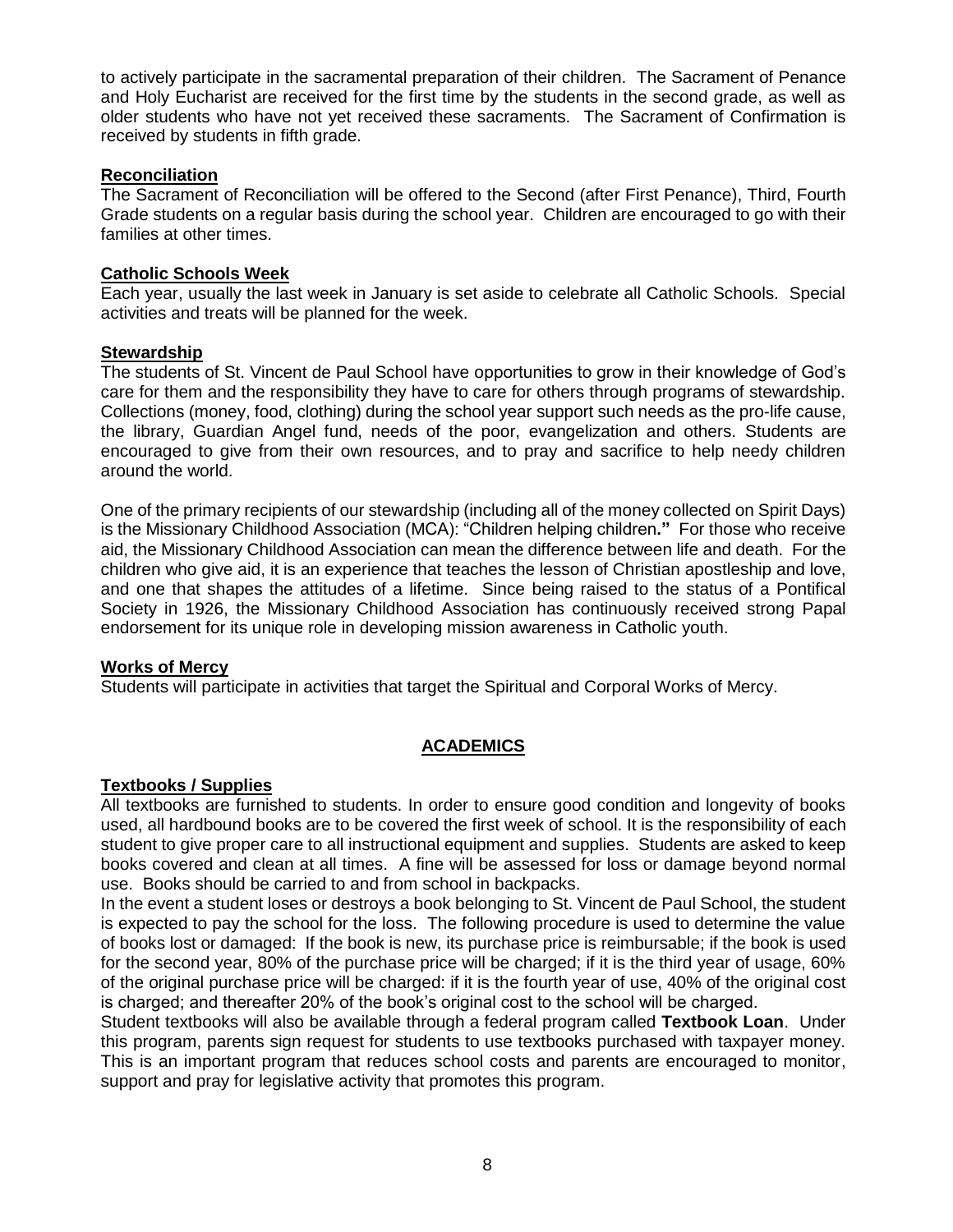#### **Grading**

Keep in mind that grading reflects the whole of academic performance and not simply the average of assignments or test grades. The following scales will be used:

| A+ 99-100%     | A 95-98% | A- 93-94% | <b>Highly Satisfactory</b>     |
|----------------|----------|-----------|--------------------------------|
| B+ 91-92%      | B 87-90% | B- 85-86% | Doing Well                     |
| C+ 83-84%      | C 79-82% | C- 77-78% | Satisfactory                   |
| D+ 75-76%      | D 72-74% | D- 70-71% | <b>Needs Improvement</b>       |
| $F = 0 - 69\%$ |          |           | <b>Experiencing Difficulty</b> |

#### **1 st through 4th Art and Handwriting grades use the Specialty grade scale: H, DW, S, N, E**

**Kindergarten grading scale will look different this year, as the kindergarten report card will now be generated online through Powerschool. We will give a full update of the kindergarten report card changes as that becomes available in August.** 

#### **Homework**

Homework gives the children some responsibility and the opportunity to reinforce the lessons taught in school. Assignments will be given to students on a regular basis. Students who fail to do homework will be expected to have it done by the next school day or stay after school and work untill 4PM or given a zero. Both the Spalding Phonics/Spelling and Saxon Math programs require regular assignments for maximum learning. Students should generally be able to complete assignments with little or no assistance. Parents can assist their children by providing a suitable time and place, supervising as necessary and showing interest in their children's work.

Correct use of assignment books will be taught beginning in third grade.

Time devoted to homework each day should be approximately as follows:

All students should be reading nightly – at least 15-20 minutes for K-2 and 20-40 minutes for 3-4 grades.

Kindergartners will be given occasional assignments, mostly reading with a parent nightly. Spelling words will come home later in the year. A poetry book also goes home each Friday with the students, starting at the beginning of the year.

- 10 minutes-Grade 1
- 20 minutes-Grade 2
- 30 minutes-Grade 3
- 40 minutes-Grade 4
- 50 minutes- Grade 5

Late or incomplete work is not acceptable. If an assignment is not turned in on time, unless a student has a written note from parents explaining the reason for the failure to complete and return the assignment, the student will have consequences determined by the teacher. The assignment will still be expected to be completed, and the student may need to do so during and agreed upon time by teacher. This may be during recess or another activity time. If late work becomes a consistent problem, a conference will be arranged with the teacher, parents, and student to create a plan for improving this skill. For makeup work, a child is given 1 day for each day missed to makeup the work missed. If after that time it is not done it would be handled the same way as any other late homework.

#### **Report Cards**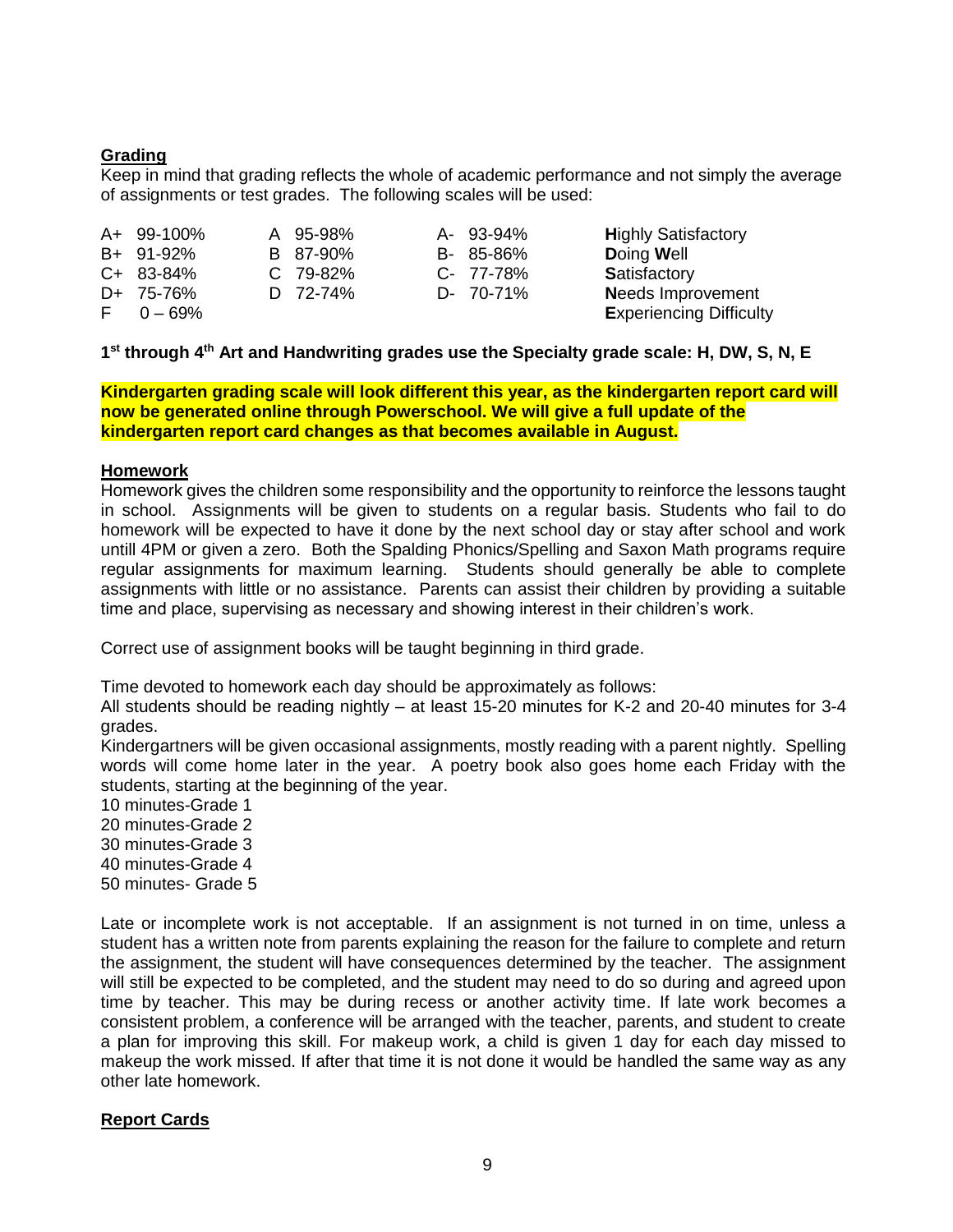Student report cards will be sent home quarterly. After reviewing the scores please sign in the appropriate place for parent/guardian on the envelope and return it to school with your child. Work habits skills report will come home at the same time as the report cards. Keep both the report card and the work habits report for your reference.

#### **Standardized Testing**

As part of the Lincoln diocesan standardized testing plan, ITBS (Iowa Tests of Basic Skills) Tests will be given to students in Third and Fifth grades in the spring. These tests are just one measure used to assess students. Standardized testing gives an indication of student performance compared with children of a similar age across the country.

Various tests (DIBELS, GORT, etc.) to determine achievement and need for reinforcement are conducted in grades K-5 throughout the year. Information on various tests used throughout the school is available in the school office.

#### **Field Trips**

Field trips should contribute to the student's educational, cultural, and social growth. Generally, trips will be taken between the months of September through April. Field trips will be paid by the PTO. Parental permission is required for each trip. Permission over the phone is not acceptable.

If parents and guardians are needed to assist they must first have a background check and complete Safe Environment Training (Recognizing Child Abuse module). For the benefit of the children on the field trip, it is best that younger siblings not be brought along so that you may give the school children your undivided attention.

Parents and guardians may be needed to assist with transportation of students on field trips. Any adult transporting students will be asked to complete a liability form required by Catholic Mutual Insurance asking basic information including name and driver's license number. No parents may transport children other than their own without the necessary state forms on file in our office. A faculty member assisted by other adults will accompany the students.

Students are expected to conduct themselves according to our school standards. Teachers may prohibit students from participating in a field trip if work is not completed or their behavior warrants it.

#### **TECHNOLOGY**

Students in grades K-5 will have access to the computer lab weekly. Teachers may take classes into the lab on a more frequent basis for classroom use, or bring the iPad cart into the classroom. Students **must** sign a computer/internet policy agreement (located at the end of the handbook) at the beginning of each school year before they are allowed to use this technology. The policy is as follows:

#### **Computer/Internet/iPad Use Policy Purpose**

St. Vincent de Paul School strives to provide an exciting, interesting and motivating learning environment which allows students to develop their God-given capabilities. To achieve this goal, the school provides selected education technology for students to explore, investigate, question, analyze, evaluate, design and create in a Christian environment. Technology is an increasingly integral part of effective educational programs; it is used to challenge students to reach even higher levels of achievement in religion, science, mathematics, social studies, language arts, music, business, art, speech, physical education and computer proficiency. To this end, St. Vincent de Paul School uses technology in a carefully planned environment to enhance the holistic education of its students and to be used for educational purposes only.

#### **Acceptable Use**

Computers, iPads and the Internet are available in the classrooms and/or in the computer lab at St. Vincent de Paul School to be used for school assignments or learning academic skills. We place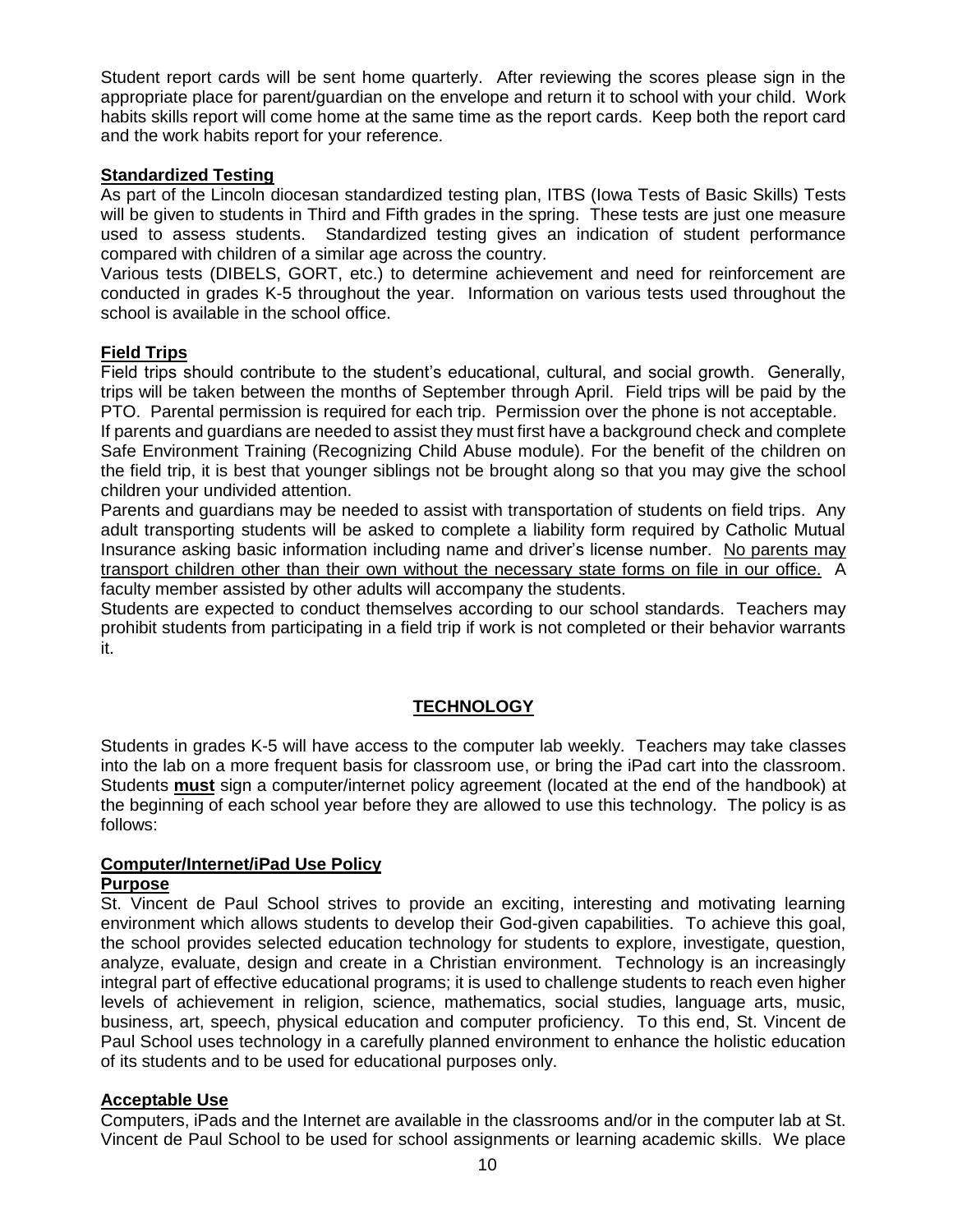responsibility upon each student to use this service in a manner consistent with the school rules and philosophy and for the purpose intended.

#### **School Image**

The school name, motto and logo are not to be used on any website (including social networking) without the permission of school administration. Negative or unjust portrayals of school or persons associated with the school, on any website (including social networking sites) may be subject to disciplinary measures. This applies to actions initiated either in or out of school.

#### **E-mail Policy**

Saint Vincent de Paul School does not presently provide e-mail services for its students, and students should not use school computers for access to personal e-mail accounts except for specific teacher-supervised assignments.

#### **License Agreement**

Software from home will not be accepted or put on our computers because of copyright or licensing purchase agreements.

#### **Supervision**

The school will provide monitoring to the extent possible, including adult supervision, filtering, and software protection for undesirable Internet sites and password protection of operating systems and key files. Although students are supervised and guided in their use of the Internet, it is the student's responsibility to use the system in accordance with the rules.

#### **Unacceptable Use**

Unacceptable uses include, but are not limited to the following:

- Activities that are illegal, dangerous, destructive, accessing or providing materials to sites which include information on drug use, pornography, bigotry, hate violence or criminal behavior.
- Using the school name, motto or logo on any website (including social networking) without the permission of the school administrator.
- Violation of privacy or the integrity of others' files, revealing personal addresses, phone numbers, or bank or credit card information.
- Use a photograph, image or likeness of any student, employee or parishioner without the permission of that individual and of school administrator.
- Use of another person's account.
- Use of social networking sites, chat groups, interactive games, instant messaging, non-schoolrelated bulletin boards, or personal e-mail that creates a likelihood of substantial disruption in school, including harming or interfering with the rights of other students to participate fully in school or extracurricular activities.
- Copyright violation or plagiarism.
- Hacking or attempting to violate or change secure files.
- Introducing viruses or other harm to the system.
- Downloading programs or installing software (without permission of network administrator).
- Altering computer settings especially control panel settings.
- Damaging computers, iPads, computer systems, or computer networks.
- The use of the Internet for financial gain or any commercial purpose: buying, selling, any financial transaction.

#### **Supplies**

Students are not to waste or take supplies, such as paper, toner, cartridges, headphones and other items provided by the school. Students should print only one copy of their work on the printer. If additional copies are needed, they should be photocopied with permission from the computer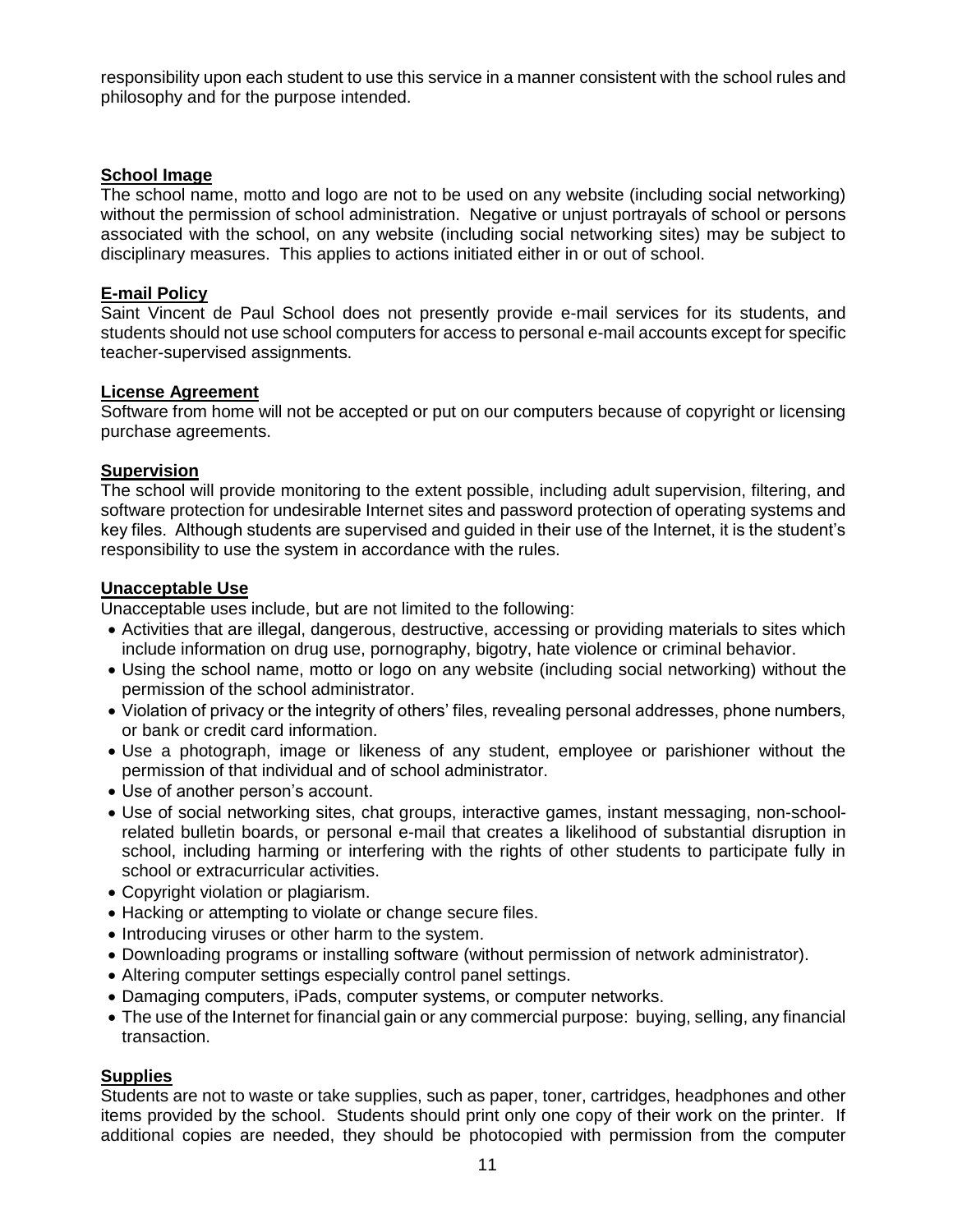teacher.

#### **Social Networking Reminders**

- It is illegal for anyone under 13 to be on any social networking site without parental permission.
- It is unsafe for minors to give out personal information on any social networking site.
- It is against Diocesan policy for teachers to associate formally (e.g. "friend", "follow") with anyone under 19 years of age who is not a relative.

#### **Consequences**

The school administration and faculty will decide whether an act constitutes inappropriate use of the school computers, its network or the internet. Students who violate the St. Vincent de Paul School Computer and Internet Use Policy will immediately be suspended from computer or Internet privileges or both. They will be responsible for payment of intentional damages or damages due to negligence to computer hardware or software. Other consequences could include: detention, conference with parents, contact of law enforcement authorities or other disciplinary action deemed necessary by the school administration.

#### **SERVICES**

#### **Speech / Language Therapy**

Students with speech/language difficulties may be tested and serviced in cooperation with Seward Public and resident public school districts.

#### **Educational / Behavior Testing and Resource**

Through Seward Public and resident public school districts, students may be tested for educational performance and/or behavior that interferes with academic progress**.** A student assistance team (SAT) consisting of principal, teachers and other professionals will be organized to examine the needs of individual students and make recommendations for testing when necessary. Special education services by public school personnel are provided to students of St. Vincent de Paul School who qualify.

Title I is a supplemental reading program which is designed to help students achieve proficiency in reading. Title I services are provided at St. Vincent de Paul School in conjunction with Seward Public and resident public school districts. Schools must qualify for Title 1 services through the free and reduced student percentage process in order to receive services. Service vary per year accordingly.

#### **Lunches**

St. Vincent de Paul School will provide a hot lunch program to our students through the Seward Public Schools. Lunch for the 2021-22 School year will be provided for all children in Public and Private schools, at no cost through the Federal Lunch Program. Any family who is currently on Free and Reduced lunch, should go ahead and apply for this program to keep you status up to date. Applications for free and reduced lunches are distributed at the beginning of the year and are available in the school office.

In accordance with Federal law and U.S. Department of Agriculture policy, this institution is prohibited from discrimination on the basis of race, color, national origin, sex, age or disability. To file a complaint of discrimination, write USDA, Director, Office of Civil Rights, Room 326-W, Whitten Building, 1400 Independence Ave, SW, Washington, D.C.20250-9410 or call (202) 720-5964 9voice and TDD). USDA is an equal opportunity provider and employer.

Children who bring cold lunches are asked to observe the following guidelines: the lunch should not need refrigeration or need to be heated in a microwave, as this delays the amount of time for eating. We prefer that fast food lunches be reserved for special occasions such as birthdays or for when special guests come to eat lunch with your student. When bringing in a fast food lunch, please limit the drink to milk or juice. Students may not bring pop in their lunches.

Hot lunches include milk. Students may purchase white or chocolate milk separately for 30 cents. Water is also available to the children in the lunchroom.

If the church is holding a funeral during a school day the students will need to bring their lunch.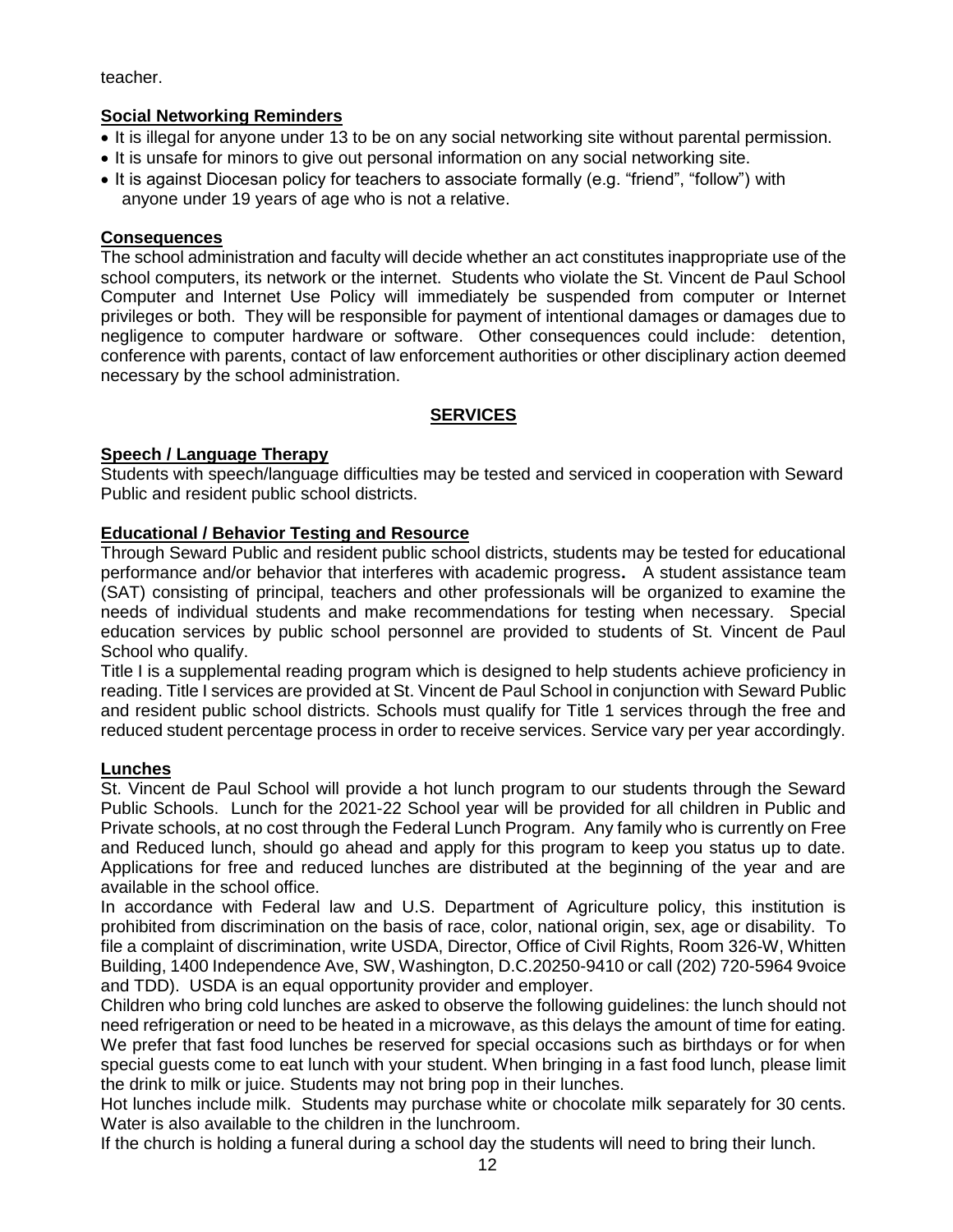If Seward Public is out of session and we are holding school, the students will need to bring their lunch.

#### **Library**

Classes will visit the library weekly to check out books. The librarian will determine the length of time the books may be checked out. If a student returns a damaged book or the book cannot be found, the student may be asked to pay the replacement cost of the book. Students will only be allowed to check out a new book when the previous book is returned.

#### **HEALTH**

The school complies with the requirements of the State Department of Health in obtaining and recording health information. The school maintains cumulative health records, screening results, and immunizations of each student. All health records and information are used for the purpose of benefiting the student's educational process and are bound to high standards of confidentiality. Parent volunteers help to coordinate a school health program.

**Immunization Records** are required for all students. By state law, students may not enter school until immunization records are complete and up-to-date.

**Health Screening** is done each year, usually in the first quarter. The minimum recommended screening includes: height, weight, vision, hearing and dental on students in and grades 1 through 5. Parents are notified in writing when further evaluation is recommended by their health care professional.

**Physicals** are required for every kindergarten student and all new students from out of state. Evidence of a physical examination must be shown by October 15 of the current school year. Physicals must be scheduled by or after March 1 of the year entering kindergarten in order for it to be considered current.

Dental: State law requires that results of yearly dental examinations be on file in the student's record. Forms may be obtained from the school office or the website for the dentist to fill out and return to the school office.

#### **Vaccination Policy**

Students must be vaccinated according to state requirements in order to be enrolled in the Lincoln Catholic Schools. The only exceptions acknowledged by the diocese are those for medical reasons and for which a physician, M.D., has signed a waiver form. NO religious or philosophical waivers will be accepted by the Diocese of Lincoln. Whenever possible, vaccinations derived from sources other than human fetus must be used. In the event of a disease outbreak, an unvaccinated child will be asked to leave the building (without prejudice to academic standing) until the disease is contained.

#### **Medication**

Medications will be administered and documented in the school office and not in the classrooms. All prescription medications must be brought to the school office in the original container appropriately labeled by the pharmacy or physician. Non-prescription drugs (including items such as Tylenol, etc.) must also be sent to the school office. A note with the following information must accompany any medication: date medication is sent, duration of permission, child's name, time of dosage, instructions for dosage, possible side-effects and parent's signature.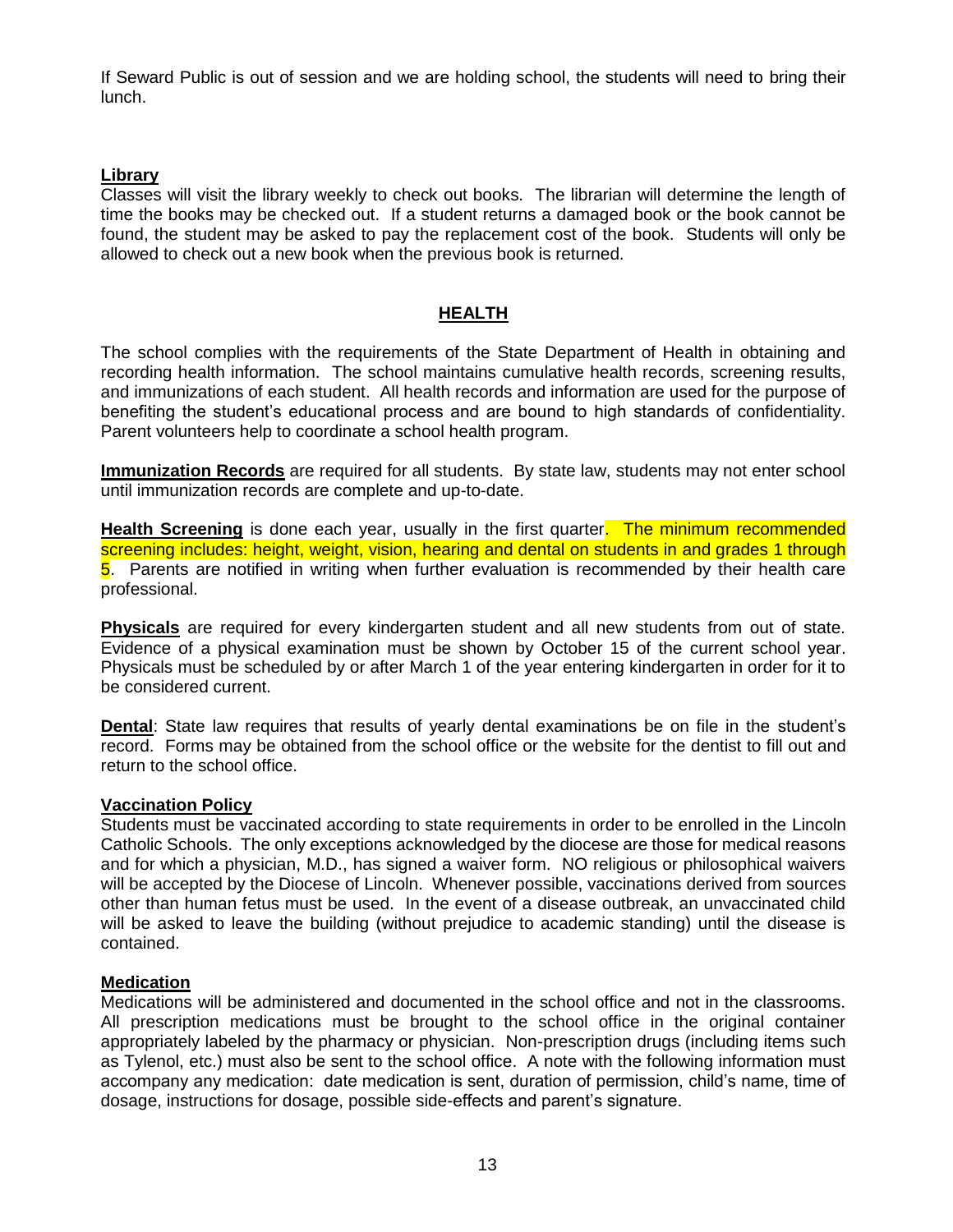The school will not store medications for more than five consecutive days unless the child has a note from a physician stating the nature of the illness and the duration for which the child needs to take the medication.

Students with diagnosed diabetes, asthma or other life-threatening conditions are allowed by state law to carry and self-administer prescribed medications if parents have signed a form indicating that their child is capable and they prefer he/she self-medicate. There must be a self-medicate form on file if this option is utilized.

Inform the office of any medical condition that may affect a child's behavior, schoolwork, or health while at school and any side-effects that may be caused from the medications.

#### **Lice**

Anyone with live head lice or nits (lice eggs) will be sent home immediately. The children who share a classroom with the child will be checked for lice. A note will be sent home letting families know head lice was reported in their child's classroom. St. Vincent de Paul School will follow a nit-free policy and students who have been identified with having either lice or nits will not be allowed to return to school until after treatment and there are no visible nits or lice remaining.

#### **Asthma / Systemic Allergic Reaction**

If you know that your student has asthma or a known allergy, it is *critically important* that you communicate this information to our school staff. For each student with a known allergic condition or asthma, you must provide the school with (1) written medical documentation, (2) instructions, and (3) medications as directed by a physician. In the event that your student experiences a life threatening asthma attack or systemic allergic reaction, we will defer to the specific documents and medication that you have provided. If you do not have medical documentation and instructions on file with the school for your student, we will defer to the regulatory protocol described below.

A state regulation requires that our school be prepared to implement an emergency treatment plan, called a protocol, anytime a student or staff member experiences a life threatening asthma attack or systemic allergic reaction (anaphylaxis).

The protocol steps are designed to provide quick, effective care in order to prevent death from occurring due to a severe asthma attack or anaphylaxis*.* Staff members have been trained to recognize signs and symptoms of a life-threatening "breathing" emergency and to properly administer the medications. The protocol is a standing medical order that has been signed by one of our local physicians.

#### **The protocol is:**

#### 1. **Call 911.**

2. **EpiPen injection will be given.** An EpiPen is a small pre-filled, automatic injection device that resembles a highlighter. It is used to deliver epinephrine. Epinephrine is a medication that is used to bring quick relief by improving breathing and lung function.

3.. **Albuterol** is provided through a nebulizer. Albuterol is another medication that is used to bring breathing relief (commonly found in metered-dose inhalers). The nebulizer is a machine that mixes the albuterol with air to provide a fine mist (aerosol) for breathing in through a mask or mouthpiece.

#### **Emergency Parent Contact**

Parents are asked to let the school office know if there are any changes to contact information, so that they can be contacted in case of serious illness or injury.

#### **Drug, Alcohol, and Smoke-Free Facility**

St. Vincent de Paul School is a drug, alcohol, and smoke-free facility.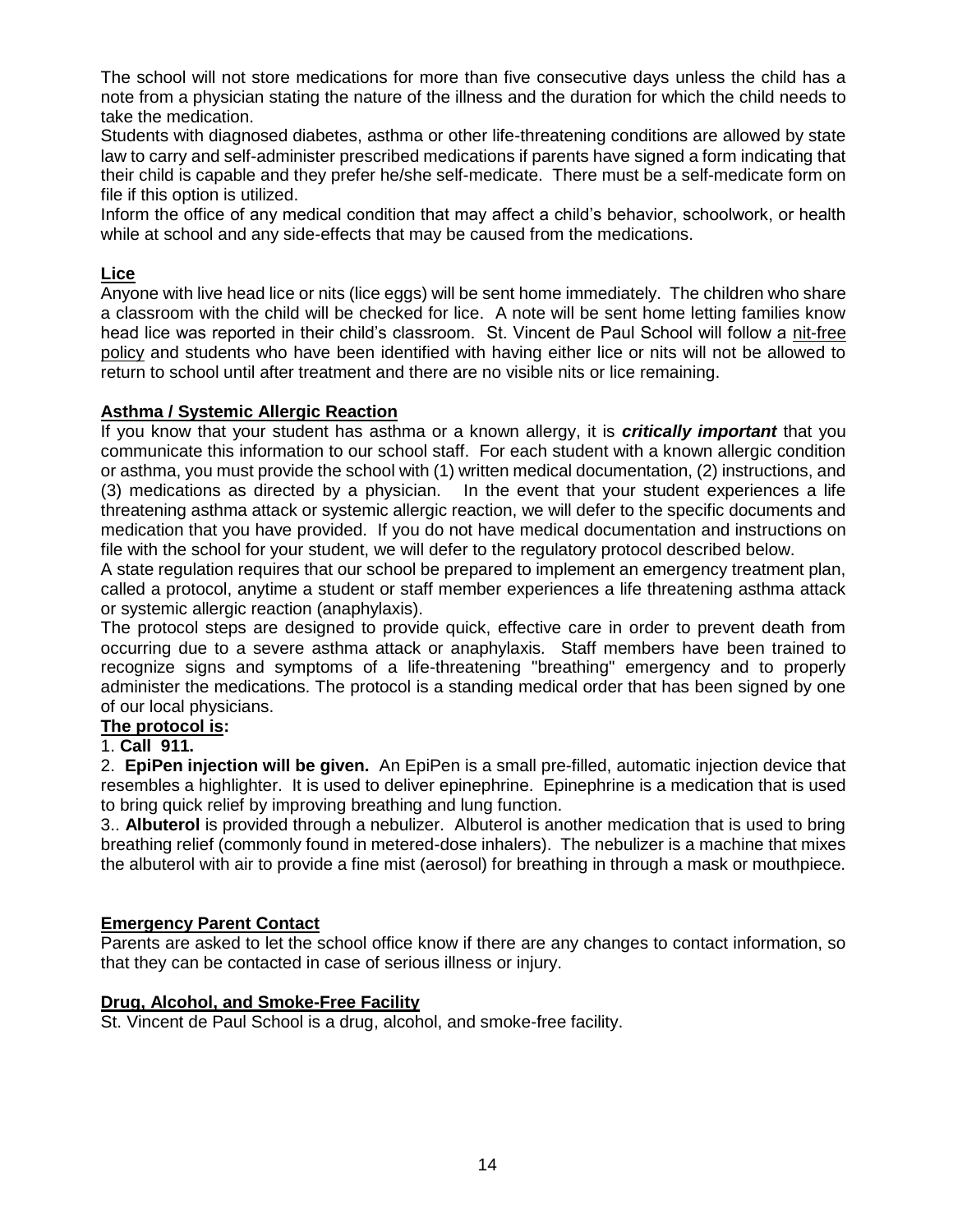#### **SAFETY**

St. Vincent de Paul School provides a safe learning environment. The school strives to follow safety procedures at all times. Teachers review emergency procedures, (such as fire and tornado drills, Lock Down, Code Red) with the students regularly. Anyone aware of any hazardous conditions should report them immediately to the principal.

#### **Crisis Response**

Since unforeseen crisis events can happen anywhere, St. Vincent de Paul School has established crisis response procedures for staff and students in the event of an emergency. The school administration and crisis team will make necessary provisions and decisions during any crisis events.

Some basic guidelines for parents to follow during a crisis event include: 1) Parents will be notified as soon as possible in the event of an emergency. Try not to call the school with questions, since this may tie up the phone lines needed to communicate with rescue personnel. 2) Students will be carefully monitored for their protection. In a crisis, students will only be released to parents or designated adults, who may need to sign off that they picked them up. 3) In some crisis events (e.g. tornado, toxic fume release, etc.) students are safer remaining in the stability of the school structure rather than being released immediately.

#### **Evacuation**

If circumstances warrant the evacuation of the school building/premises for an extended period of time and students need to be sent home please plan to pick up your child(ren) at the Seward High School. The Seward Elementary School is the alternate site.

#### **Searches**

Teachers and administrators have the right to search desks and personal belongings at any time for a sufficient reason. Any items found which are inconsistent with the Catholic goals of the school may be removed and the student will receive a consequence.

#### **Bullying Policy**

Bullying and intimidation have a negative effect on the social, emotional, spiritual and academic development of our students. Every student has the right to an education and to be safe in and around school. It is the policy of St. Vincent de Paul School that any form of bullying behavior, whether in the classroom, on school property, cyberbullying, or at school-sponsored events, is unacceptable. Students who are determined to have engaged in such behavior are subject to disciplinary action. Consequences for students who bully others will depend on the results of the investigation and may include loss of recess, behavior report, detention, a parent conference, behavior contract, recommendation of counseling, in-school or out-of-school suspension and/or expulsion; or any other appropriate consequence. The staff member reporting the incident or the school administration will notify the parents of students who commit any serious verified acts of bullying and the parents of students against whom such acts were directed.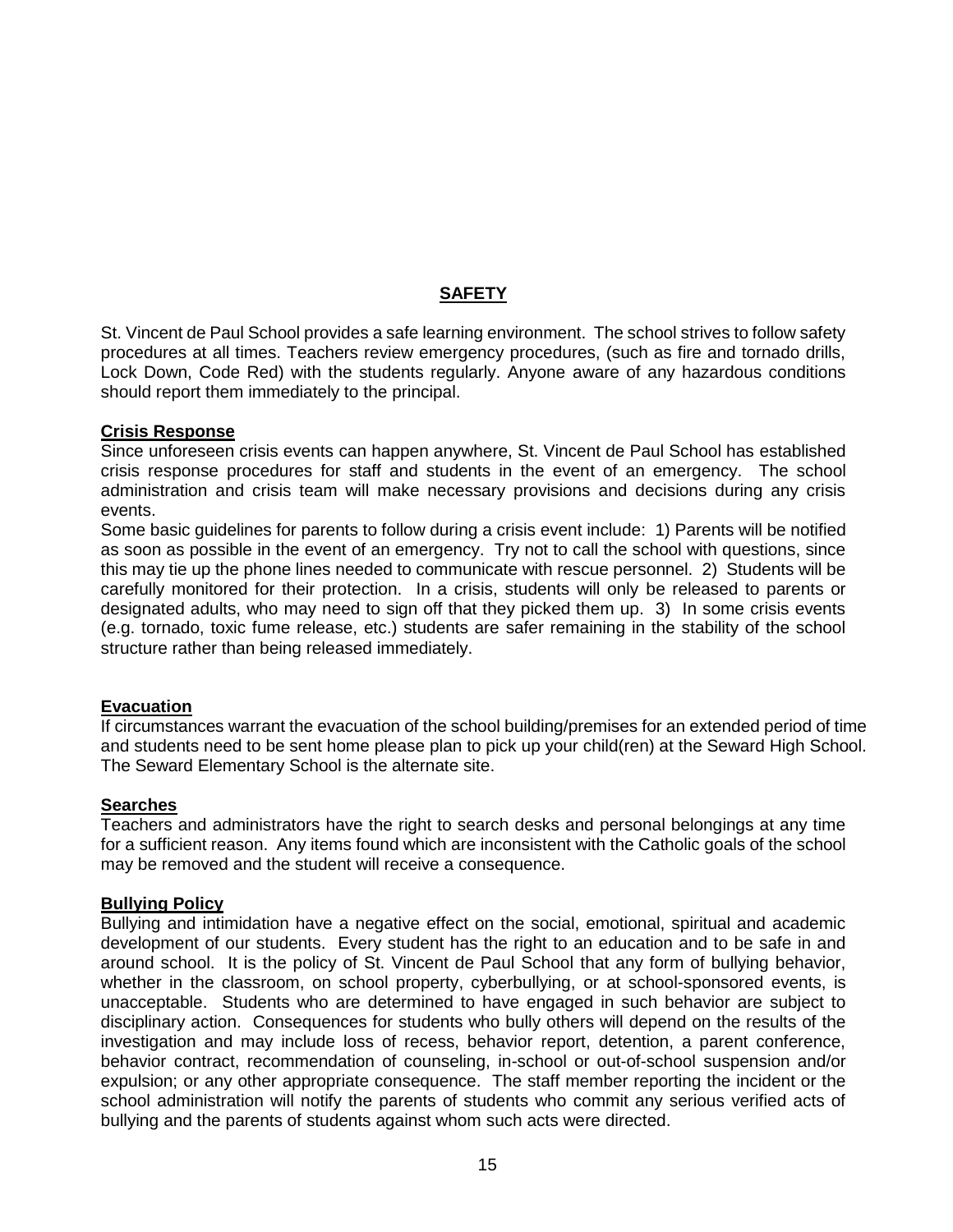#### **Violent Threat Policy**

Violent threats given by a student to other students or to adults in the school are unacceptable. Parents should talk to their children very seriously about using such vocabulary as, "I'm going to shoot you" or "I'm going to kill you," when they are angry or even in jest. The policy for violent threats given by students to other students or to adults in the school is as follows:

**1 st time**: the student will receive a consequence, and will meet with the principal to discuss the language that was vocalized and heard. A written office referral will be sent home to the parents. A possible one day in-school suspension may be given if the situation warrants it, in which case parents will be immediately notified to come pick up their child from school.

2<sup>nd</sup> time: parents will be notified and the student may receive a three day in-school suspension. A plan will be set up with the parents which may require counseling services.

**3 rd time**: The student may be automatically expelled from school.

#### **Weapons Policy**

No student may have in his or her possession during school time any kind of weapon, perceived or real, such as guns, knives, sharp objects, explosives or fireworks or any object that the teacher/administrators deem inappropriate. Students who are determined to have knowingly and intentionally possessed, used or transmitted a firearm on school grounds or in a school vehicle will be expelled for no less than one year. (cf. Gun-Free Schools Act 1994)

#### **Outdoor Recess**

Clothing: Students should wear appropriate clothing (jackets, coats, gloves, etc.) for recess outdoors. Students will go outside if the temperature is 15 degrees (with wind chill) and warmer. Teachers on duty use discretion if conditions warrant coming inside (excessive wind, etc.) If students are not dressed warmly enough during cold weather, they may need to stay inside for recess.

#### **Playground Rules**

- Students walk to the yellow line.
- Students walk through the gate.
- Grassy areas are for organized sports.
- Swings:
	- Swings are for sitting and swinging back and forth only.
	- Students stand by the outside pole for their turn.
	- Students are not to jump off the swings.
- Slides:
	- Students sit down and slide feet first, one person at a time.
	- Students may not climb up the slides.
- Jump ropes are to be used for jumping, not swinging or pulling students.
- Balls:
	- Balls should be kept away from the playground equipment.
	- Students tell the playground supervisor when a ball goes outside the designated play area.
	- Basketballs and volleyballs are not to be kicked.
- Football: students may play flag or touch football only.

- No personal items, including skateboards, toys, iPods, iPads, radios, CD players, phones, etc. may be brought to recess.

-Snow

- Students may play in the snow if they have boots and snow pants.
- Students may not pick up snow.
- Students may not play on equipment when there is snow on the ground.
- Students are not to climb on the outside of equipment or on the fence.
- Students must never kick or throw sticks, gravel, snow, ice, etc.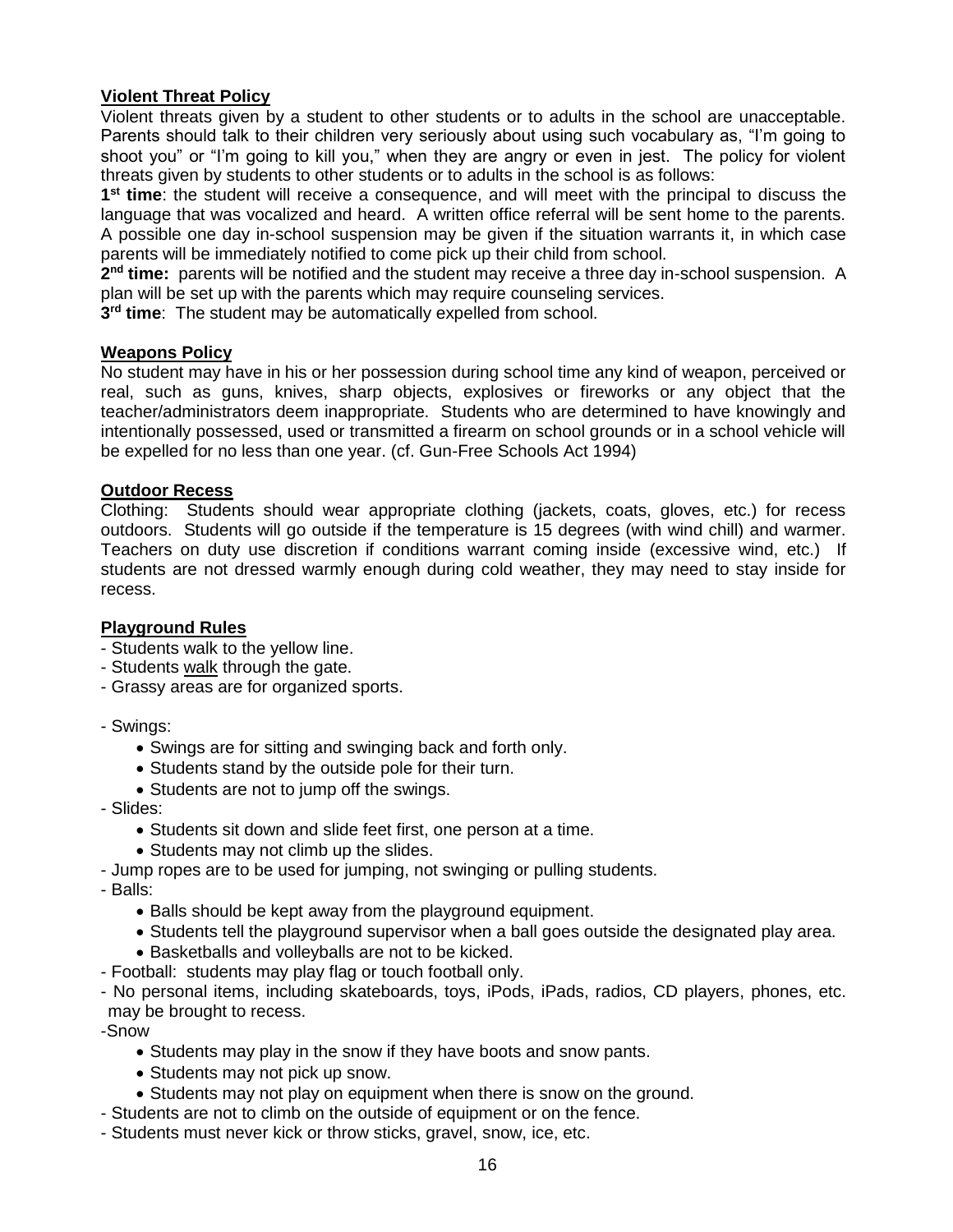- Students are not to play on wet equipment; in standing water, mud, ice; or on snow piles by the street or near the south parking lot.
- Students may not play beyond the fence line, in the south parking lot, in the tree shelter, around the swing set, or by the school building.
- Students should leave dangerous items alone and report them to the playground supervisor.

#### **Bicycles / Skateboards**

Students are to park their bicycles in the appropriate rack. Under no circumstances are students to tamper with bicycles that are not their own. Bicycles are to be walked, not ridden, on the school playground or sidewalks on the school grounds. Skateboards and scooters are not to be brought to school.

#### **Asbestos**

St. Vincent de Paul School was inspected for asbestos in October 2001. Only a very minute amount was found in an old portion of the building and this is contained and poses no health risk to our children. An asbestos plan has been written and is on file in the school office if you wish to review it.

#### **DRESS CODE**

#### **Purpose**

School uniforms are important for a number of reasons. As part of the Catholic school tradition, uniforms help to create a Catholic identity. Uniforms, which distinguish school clothes from play clothes, are connected to better academic and behavioral performance. They help to eliminate the pressure of wearing the right brands or fashions, and can lead young people to realize that their value and worth comes from being children of God, rather than from what they wear or look like. Uniforms provide parents the advantage of lower cost for school clothing and eliminate daily battles and struggles over what clothes children will wear to school, especially in a time when fashions have become increasingly more immodest.

#### **Companies**

- Jumpers and Skorts, and Banded Polo shirts (18632A; Wilson plaid) are ordered through Dennis Uniform at http://www.dennisuniform.com/ or call 1-800-854-6951. The store is located at 726 N. 109<sup>th</sup> Ct in Omaha. Check hours online (search for Omaha store) or call 402-496-9911.
- Other clothing items may be purchased at Old Navy, Walmart, Target, or through the Dickies website at [www.dickies.com,](http://www.dickies.com/) but they must meet the uniform guidelines below. Old Navy Khaki option must be the correct color. Rolled Oats is the color option that will be used at St. Vincent. Please note this when ordering or looking at garments in the store.
- Spirit sweatshirts are ordered in the fall / Spirit T-shirts are ordered in the spring through Sports Express under the direction of Lisa Lindau.

#### **Policy**

St. Vincent de Paul School students in kindergarten through fifth grade are expected to adhere to the dress code as outlined below. Modesty and respect for the dignity of the human body are emphasized in this policy. The administration reserves the right to make discretionary judgments regarding appropriateness of student dress/fashion not explicitly covered by this dress code.

#### **Notification**

In order to keep our uniform consistent, a note will be sent home informing you if your child is out of uniform. Please correct this by the next school day and return the note, signed by the parent/guardian. If you have a need for your child to be out of uniform, please contact the principal.

#### **Jumpers (girls)**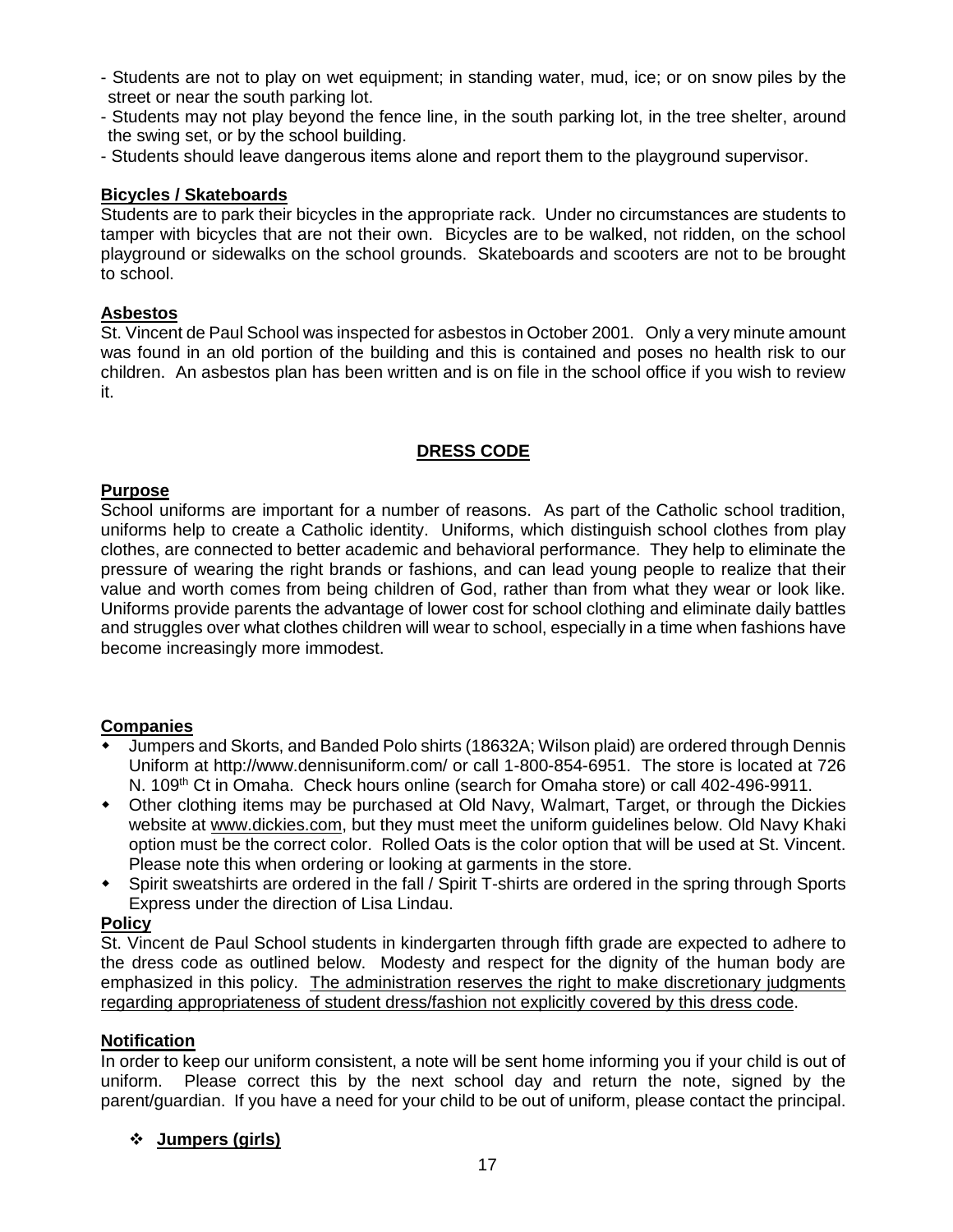- St. Vincent de Paul School plaid uniform jumper.
- SHORTS (PLAIN COLORED: NOT BRIGHT OR FLASHY) must be worn under the jumper (even with tights)
- length must be no shorter than two fingers width above the knee cap or below (plan for student growth when you purchase)

 Skorts may only be purchased from Dennis Uniform Company. They are available in the plaid or khaki. Skorts may be worn year round as long as leggings are worn with them.

#### **Skirts (5th grade only)**

- $\bullet$  The plaid skirt for 5<sup>th</sup> grade girls can be ordered through Dennis uniform and is available now on their website. The skirt is only able to be worn by the  $5<sup>th</sup>$  grade girls.
- **Pants**
- Navy blue or khaki twill straight-leg dress uniform pants with pleated or flat front. No khaki or navy denim pants. Uniform pants can also be ordered through Dennis Uniform Co. (**none of the following:** flare legs, low rise, slits in hem, outside pockets, sewn on pockets, loops, fancy stitching, extra seam down the front as a crease, holes or tears)
- Pants are to be well-fitting, neither baggy nor tight

#### **Shorts**

- May be ordered or purchased from Dennis Uniform Co., Old Navy (color is Rolled Oats), or Dickies. Navy blue or khaki uniform walking shorts. No lower than knee length, no shorter than three inches above the knee. If they are purchased through Old Navy (color is Rolled Oats), or Dickies, they need to be comparable to the Dennis uniform short.
- May be worn August through Oct. 31<sup>st</sup> and March 1<sup>st</sup> through end of May

#### **Belts (optional)**

• Belts, if worn, are to be solid black, navy blue or brown (no decorations)

#### **Shirts**

- Plain white, navy blue or red polo; short, long sleeved or turtle necks. These shirts must be tucked into pants or shorts.
- White, navy blue, or red polo BANDED shirts. These are only available through the Dennis Uniform Co. These shirts do not need to be tucked in.
- Plain collars, cuffs and buttons only (no scalloped edges on the cuffs or collars, must have a turn-down collar, hemmed not banded bottom edges, 2- or 3-button placket, plain rather than decorative buttons, no capped sleeves)
- **Girls**—white long or short sleeved blouses with a plain or Peter Pan collar
- **Boys—**white long or short sleeved Oxford shirts
- Anything worn under the uniform shirt must be solid white (no print, colors, pictures. logos)

#### **Sweatshirts**

- St. Vincent de Paul School navy uniform sweatshirt
- A uniform shirt must be worn under the uniform sweatshirt

#### **Sweaters**

- Solid navy blue, white or red cardigan, button-down front
- Plain, without decorative logos or monograms or hoods

#### **Shoes**

- Suitable shoes (dress, tennis/sports) with non-marking soles; safe for PE and recess
- No boots, heavy-duty shoes, slick-soled shoes (snow boots allowed for winter recess)
- Sandals, clogs, backless or crocs are not part of the school wear

#### **Socks**

• Socks, leggings or tights must be worn at all times

**Skorts**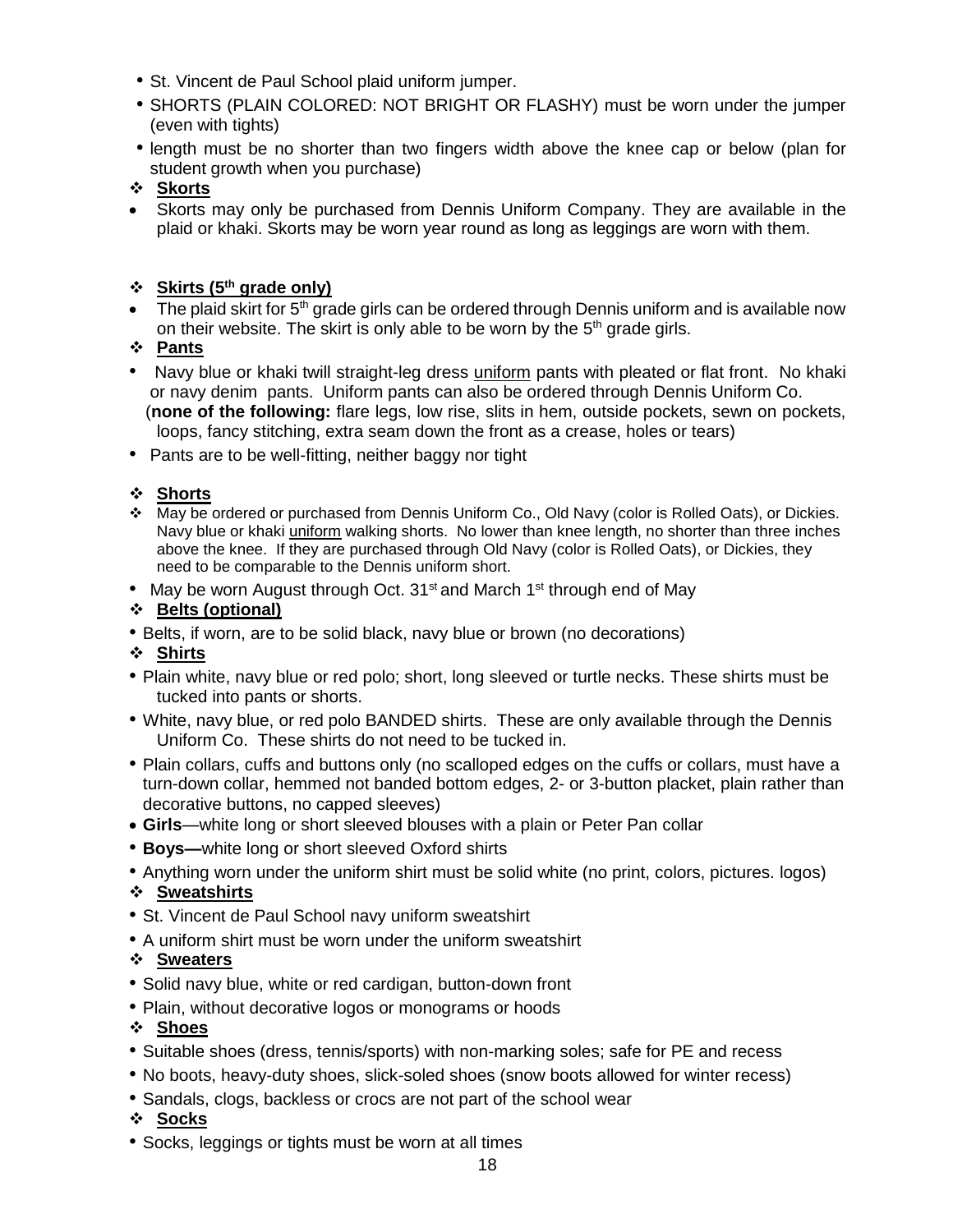- Socks must be solid white, black or navy blue and must be visible above the tops of the shoes
- Tights must be solid white, black or navy blue and must be worn with shorts under the jumper.
- Ankle length leggings must be solid white, black or navy blue, with same color socks.

#### **Jewelry and Makeup**

- Simple religious necklaces, medals, pins or scapulars may be worn
- A religious Bracelet may be worn
- Watches (non-distracting) are permitted. No SMART watches
- Girls may wear one pair of small earrings no larger than the earlobe (no hoops or dangles)
- No earrings for boys
- Makeup is not permitted
- Girls may wear fingernail polish
- **Hair**
- Hair must be clean, well-groomed and its natural, God-given color
- Extremes in hairstyle and color are unacceptable. No designs cut into the hairstyles.
- Girls' hair should be kept out of the eyes. Clips, barrettes, headbands, scrunchies, uniform bows, etc. are allowed. Distracting or faddish items (for example, big bows, flowers, bandanas and large headbands) are not allowed
- Boys hair may not go beyond: the top of the collar, eyebrows or ear lobes

#### **Points to Remember**

- $\rightarrow$  Uniforms should be clean & in good condition (no holes, tears, stains, rips, excessive fading)
- $\rightarrow$  Any item that the child may remove (such as coats, jackets, sweatshirts, hats, gloves, snow pants, etc.) should be marked with the child's name.
- $\rightarrow$  Scouts and Brownie uniforms may be worn on Troop meeting days.
- $\rightarrow$  Shirts and blouses are expected to be tucked in at all times (exception of banded shirts, and during PE and recess).
- $\rightarrow$  All parents should consider personal hygiene needs and appropriate use of undergarments.
- $\rightarrow$  Students may not wear tattoos or draw on their skin.
- $\rightarrow$  Hats are not to be worn during school hours.
- $\rightarrow$  Please make sure students have tennis shoes on Phys. Ed. Days.

#### **OUT OF UNIFORM DAYS**

Out of uniform days will be announced by the administration and follow these guidelines. Clothes must be neat, (no tears) clean (no stains) and modest (not tight fitting; dresses and skirts must be below the knee, modest necklines, no midriff showing and sleeves in shirts and dresses). In a Catholic school environment, clothing that is offensive, immoral or otherwise inappropriate is not allowed. Jewelry and makeup regulations remain in place.

**Picture Day** This is a dress up day for students. Boys may were nice pants and shirts. Girls may wear dresses/skirts or pants with a shirt. Shirts and blouses must have sleeves. For shorts, wear uniform shorts please. Shirts should not have writing, numbers or pictures on them. Shoe guidelines still apply.

**Spirit Days** Usually once a month, students will be allowed to wear a Spirit shirt with jeans or uniform pants. Jeans shorts (no shorter than three inches above the knee) or uniform shorts may be worn during shorts season. Girls may wear jeans skirts only if they are no shorter than two fingers above the knee. A Spirit shirt is any t-shirt or sweatshirt that displays the Firehawk, Catholic logos/sayings or Christian symbols. Students bring 25¢ to school on Spirit Days which will be given to the missions or to help others in need.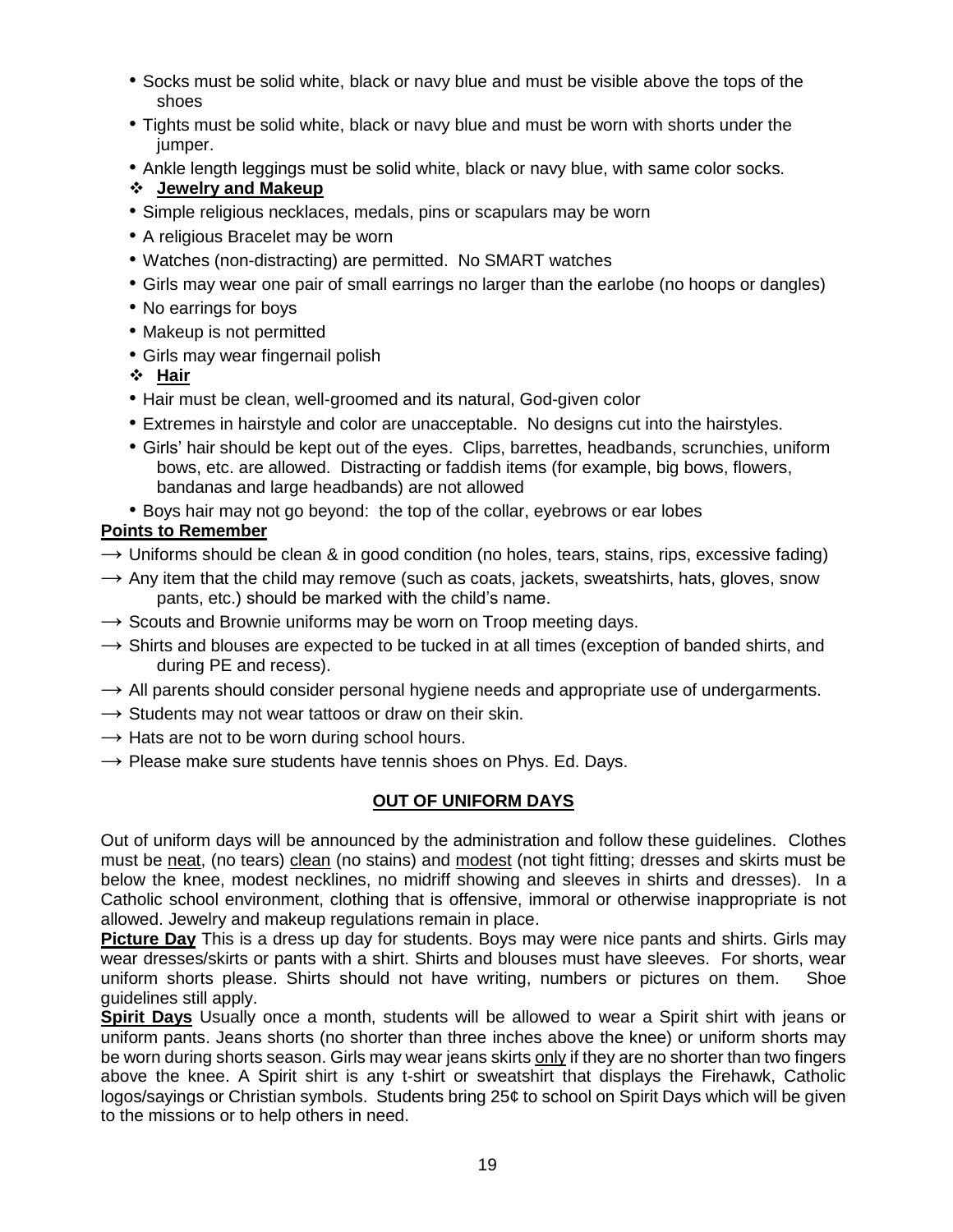#### **DISCIPLINE POLICY**

Four school virtues that every student at St. Vincent de Paul School will strive to live by are: reverence, respect, responsibility, resourcefulness. Reverence is to show love and respect for God and holy things. Respect is to show love and kindness to all people. Responsibility is to try their best to make good choices and do what they should. Resourcefulness is to use God's gifts in the best way they can. The foundations upon which the discipline policy of St. Vincent de Paul School is formed are the concepts of Christian discipleship and positive growth.

#### **Christian Discipleship**

A Christian disciple is a person who strives to follow Jesus in order to learn His way of life and love. One of the primary goals of Catholic schools is to prepare students to live as responsible members of a Catholic Christian community in a democratic society. To accomplish this goal, there must be mutual respect and trust among parents, teachers and students. This establishes an environment which fosters spiritual maturity, respectful relationships, self-discipline, responsibility, and other life skills in our students. The essence of Christian discipleship is twofold:

- 1) Love and reverence for God which leads to a desire to imitate His self-giving love.
- 2) Love and respect for the dignity of the human person, who is made in the image of God.

#### **Positive Growth Model**

In response to the Gospel mandate, "Go, therefore, and make disciples of all nations, baptizing them in the name of the Father, and of the Son, and of the Holy Spirit, teaching them to observe all that I have commanded you" (Matthew 28:19-20), the administration, faculty and staff of St. Vincent de Paul School embrace a "positive growth model" for helping our students to experience and live their Christian discipleship more deeply. In our school, we have utilized the Boys Town Education Model, which promotes "student success through the teaching of social skills and Christian values". The Boys Town Model is made up of several components:

- *Social Skills Curriculum*: provides the foundation for a structured educational approach to the socialization of school-age children. Children learn social behaviors encompassing adult relations, peer relations, school rules and classroom behaviors. There are 16 basic skills that are taught with other skills developed by the teachers. The basic skills are: Following instructions, Accepting criticism or a consequence, Accepting "No" for an answer, Greeting others, Getting the teacher's attention, Making a request, Disagreeing appropriately, Giving criticism, Resisting peer pressure, Making an apology, Talking with others, Giving compliments, Accepting compliments, Volunteering, Reporting other youths' behavior, Introducing yourself.
- *Teaching Interaction:* a several-step process "used to address inappropriate social behaviors and teach pro-social alternatives."
- *Effective Praise*: a "four-step teaching process that reinforces a student's efforts toward positive behavior."
- *Administrative Intervention*: allows the administrator to function as an effective change agent in response to more serious or continuing school discipline problems.

#### **Positive Reinforcement**

Positive reinforcement for students using good social skills will be emphasized in the classrooms and throughout the school. There are several types of positive reinforcements which include Holy Moments, verbal praise, reward tickets, chat time with a friend, extra time on activities, and other non-edible rewards.

Holy Moment tickets reward students specifically for doing something extra, or for exceptional effort with work or responsibility. Teachers and staff members strive to recognize these in our students at every opportunity!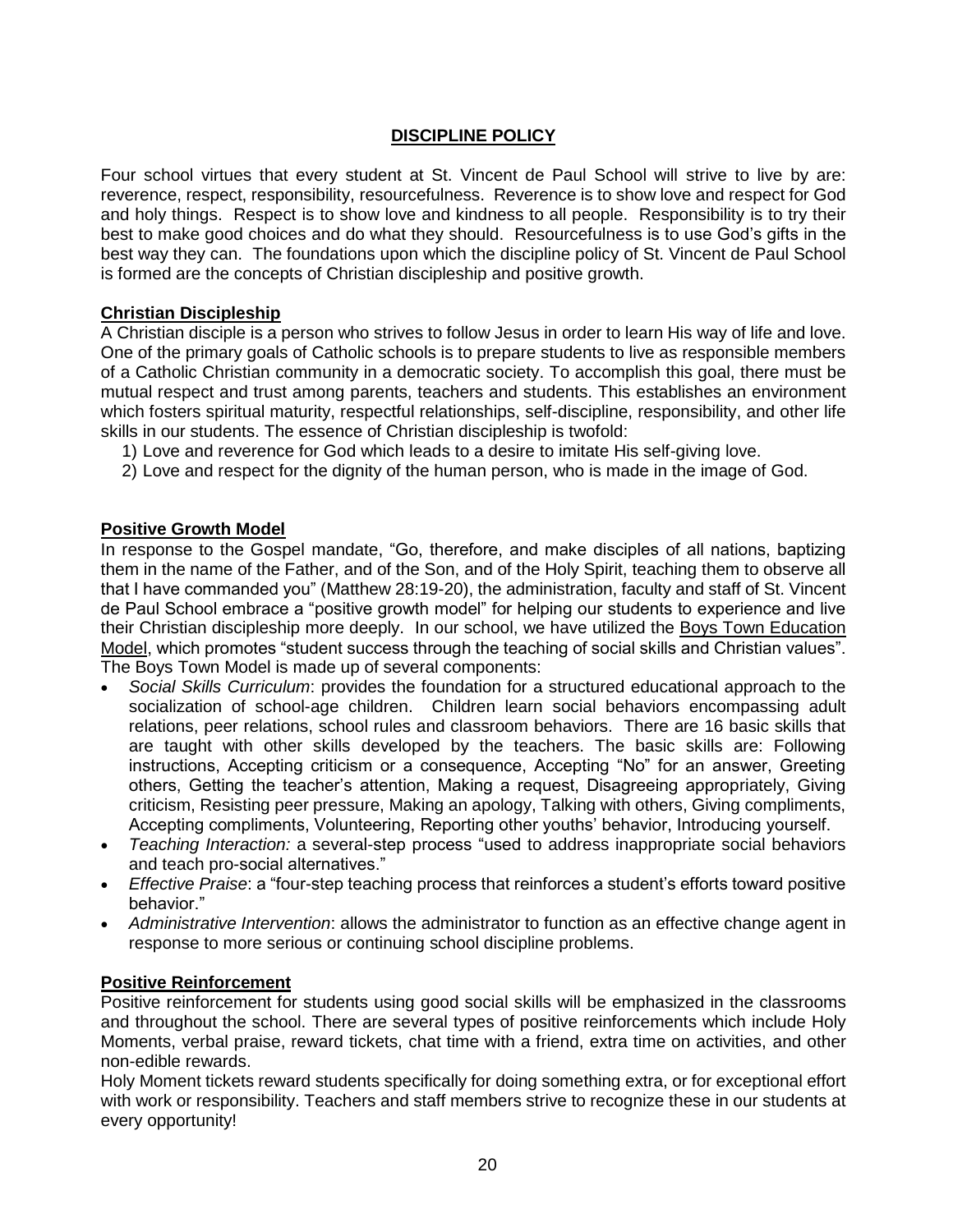#### **Behavior Plans**

A behavior plan/contract may be developed for an individual student at any time to assist him or her with making better choices and developing positive social skills.

#### **Check List Discipline System**

The main objective for any discipline system in a school, is for it to be managed so well initially, teachers and students will not need to utilize it moving forward. Our discipline system assures, every student has the right to learn in a safe and secure environment. The discipline system at St. Vincent is a fair and equitable way to help our students to realize and gain the skills that they will need in order to be successful, in and out of school.

The process for the Check List Discipline System is the following:

- $\div$  Each student begins the day with a clean check list.
- $\cdot \cdot$  The students are on a four check system for the day.
- $\cdot \cdot$  If a student receives a check for an infraction, the teacher will make the opportunity to interact with the student and redirect.
- $\div$  Check one, is a reminder to the student.
- $\div$  Check two, the student is told to go to the safe seat in the classroom until they can show they are ready to return to the group.
- $\div$  Check three, is a silent lunch for the student, sitting away from the rest of the class., If the three checks happen before lunch, silent lunch will happen the same day. If the three checks are earned in the afternoon, silent lunch will happen the day after. The homeroom teacher will call the parent and let them know of this consequence at their first opportunity to do so.
- \* Check four, the student will be referred to the principal. The principal will go over the checks for the day and problem solve with the student. If needed, a behavior report will be written out and sent home with the student. The principal will email or call the parent to let them know that their student was referred to the office.
- $\div$  The checklist will follow the students from homeroom to specialty classes, lunch and recess throughout the day. Any teacher or staff member, may give a check to a student.

#### **Behavior Reports**

Behavior reports will be used to inform parents of student behavior in and out of the classroom. A student may earn a behavior report for:

- Receiving four checks during a single day.
- more serious behavior such as.. misconduct in Church, using God's name in vain, offensive/inappropriate language, being disrespectful to adults, fighting, physical aggression, violent actions, putdowns, intimidation, verbal abuse of another student, destruction of property, spitting, throwing food, throwing snow or sticks or rocks, bringing inappropriate items to school, leaving the class without permission

After a certain number of behavior reports, the student may earn a 30 minute detention after school. The parent will be called to inform them of this.

Disciplinary action always take into consideration the age of the student and the seriousness of the infraction. Please talk with the classroom teacher regarding their homeroom disciplinary policy. Most consequences will be handled by (but not limited to): modification of recess time, discussion with principal, behavior report, contacting parents, or a combination of those listed.

#### **Serious Violations: Automatic Detention, in-school or out-of-school suspension and expulsion may be considered at any time for serious violations.**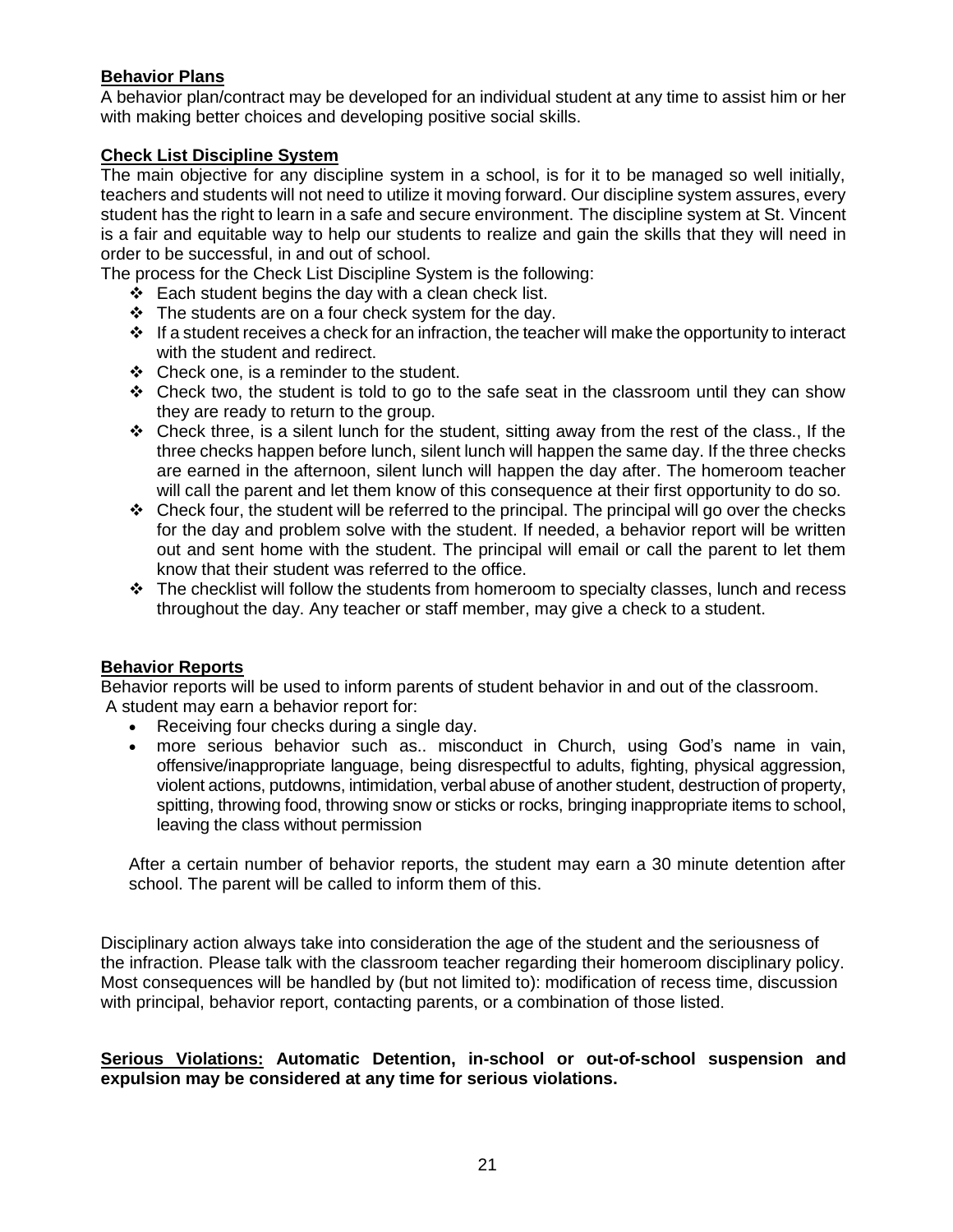#### **PARENT INFORMATION**

Parents and guardians are recognized as the primary educators of their children.

#### **Practice of the Faith**

Since the primary purpose of our school is to assist Catholic parents and guardians in the religious education of their children, all parents and guardians are expected to actively participate in the life of St. Vincent de Paul Parish community. This includes, but is not limited to, weekly participation in worship. Children preparing to receive the sacraments may have these sacraments postponed or rescheduled until there is sufficient practice of the faith (i.e. attending Sunday Mass).

#### **Student Records**

The school maintains on file in the office the individual cumulative record for each child presently enrolled, and for those who have previously attended St. Vincent de Paul School. Cumulative records contain data on health, attendance, standardized test results, and semester/yearly grades. The cumulative records are open to the students and parents at their request according to the Family Rights and Privacy Act of 1974. Transfer and inspection of these records will not be permitted without the written consent of the student, if of age, or of his/her parents.

#### **Change of Address**

Please notify the school regarding change of address, email addresses, telephone number or marital status.

#### **Parental Custody Information**

It is the responsibility of the parent with whom a student resides to keep the principal informed about which parent has custody of the child and about any visitation restrictions of the non-custodial parent. If the non-custodial parent is restricted from contact with a student, a court order to this effect must be on file at the school. The school will make every effort to ensure that such visitation restrictions are carried out. However, the school cannot accept the responsibility for the child once he/she leaves the school premises. School reports of student progress may be given to both parents when requested.

#### **PTO**

The PTO is dedicated to continual improvement in the educational experience of our children through parental involvement in the life of the school; open communication between families, teachers, administrators, and staff; providing a forum to showcase the talents and accomplishments of the children; and raising funds to meet these objectives. Parents and guardians of students attending St. Vincent de Paul School are members of the PTO and are asked to attend meetings and functions.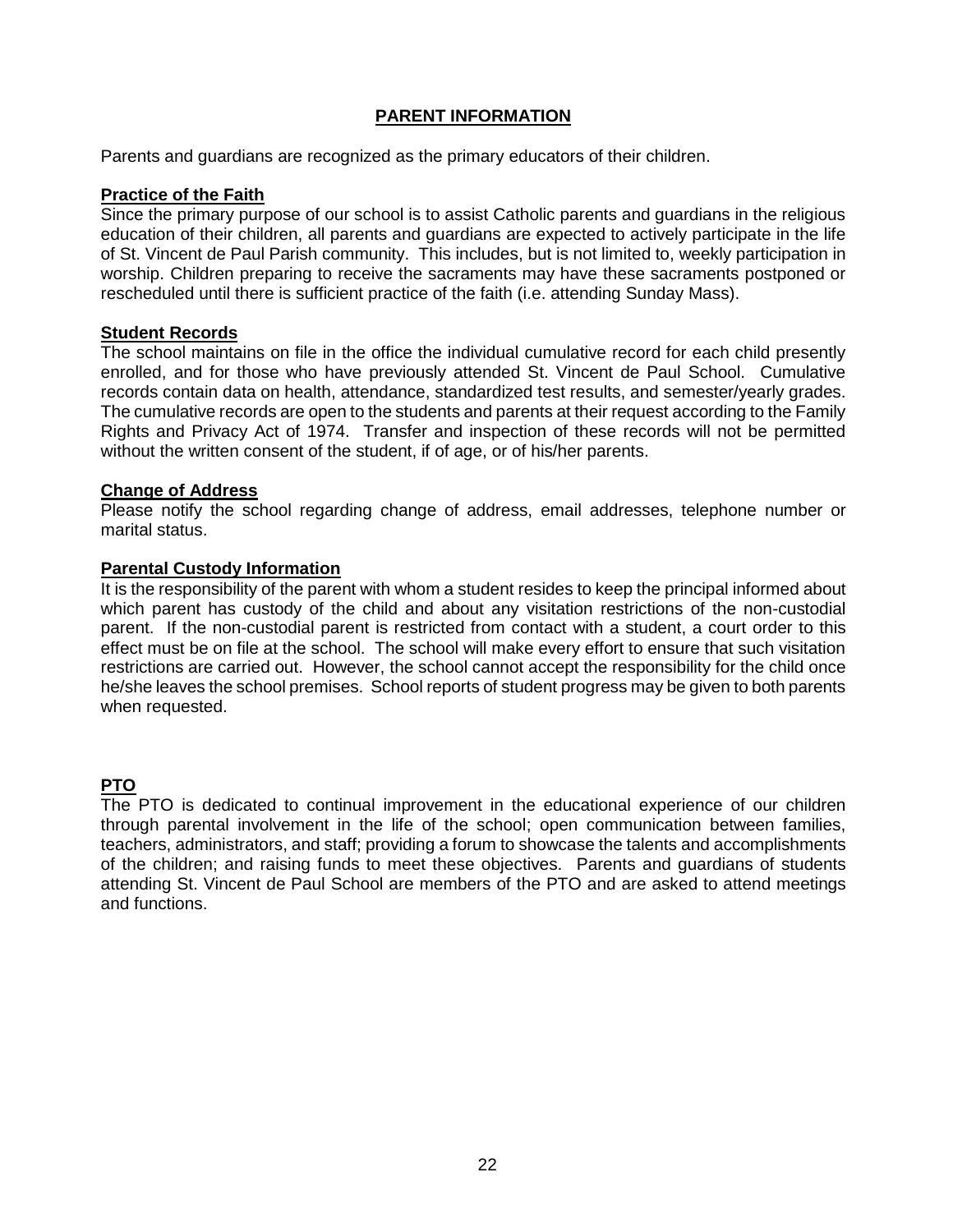#### **COMMUNICATION**

#### **Written Communication**

Any weekly written communications from teachers or the office will be sent home with the youngest or only child in each family on the last day of the week in a RED folder (please contact the office for exceptions). *Please check with your child every week to see if he/she has any materials for you.* 

Homework/Daily Work Folders: Daily homework will be sent with the students in a folder marked "Homework/Daily Work Folder". Papers that have been graded will also be sent home in this same folder. *Please check with your child each evening to go over papers with him/her and to assist with homework if needed. Return the folder to school with your child on the next school day.*

School newsletter: A school newsletter will be posted on the school website and sent home approximately every two weeks that school is in session. It will be sent via email.

#### **Parent/Teacher Conferences**

Parent/Teacher Conferences will be held two times a year. At the time of conferences parents and guardians will be given information regarding their child's progress in all aspects of development.

Parents and guardians who have questions or concerns about their child's progress should not wait for Parent/Teacher Conferences to discuss these matters with the teacher. The teacher should be contacted to set up a time to meet, not before the school day starts.

Teachers who have concerns about a child's progress will contact the parent or guardian and set up a time to meet. Please do not speak to the teachers before the school day starts unless it is arranged ahead of time.

#### **Channels to Follow to Voice Concerns and Questions in a Catholic School**

If your concern is classroom related: **Talk first with your child's teacher**. Please call your child's teacher and make an appointment to visit about your concern. Let the teacher know in advance what questions you have. This will give her/him a chance to better prepare to answer your questions. The teachers care for the students, and want what is best for them. If you do not understand or agree with the teacher's explanations or answers please talk with the principal next. Again, call to make an appointment and let her/him know what the concern is in advance.

If your concern is school-wide: Talk first with the principal. This is the level where most school-wide decisions are made, coordinated, and implemented. The principal will address these issues by explaining the basis for the current policy to the parent who has the question. If you do not understand or agree with the principal's explanations or answers, please talk with the Chief Administrative Officer (Pastor) next. Again, call to make an appointment and let him know your concerns in advance.

A very serious matter may be directed to the Diocesan Superintendent after all other channels have been exhausted. Thus, the grievance procedure is: 1) Teacher; 2) Teacher, Principal; 3) Teacher, Principal, Chief Administrative Officer (Pastor); 4) Teacher, Principal, Chief Administrative Officer (Pastor), and Diocesan Superintendent of Catholic Schools.

#### **GENERAL POLICIES**

#### **Visitors / Volunteers**

Parents and guardians are always welcome to visit St. Vincent de Paul School. Please do not plan visits on the first week of school or the last week of school. Parents and guardians are asked to give their child's teacher a one-day notice in advance of a classroom visit. Please do not bring younger children along when visiting. On the day of visitation please sign in first at the school office to receive a visitor pass. Conferences with the teacher should be scheduled outside of class time.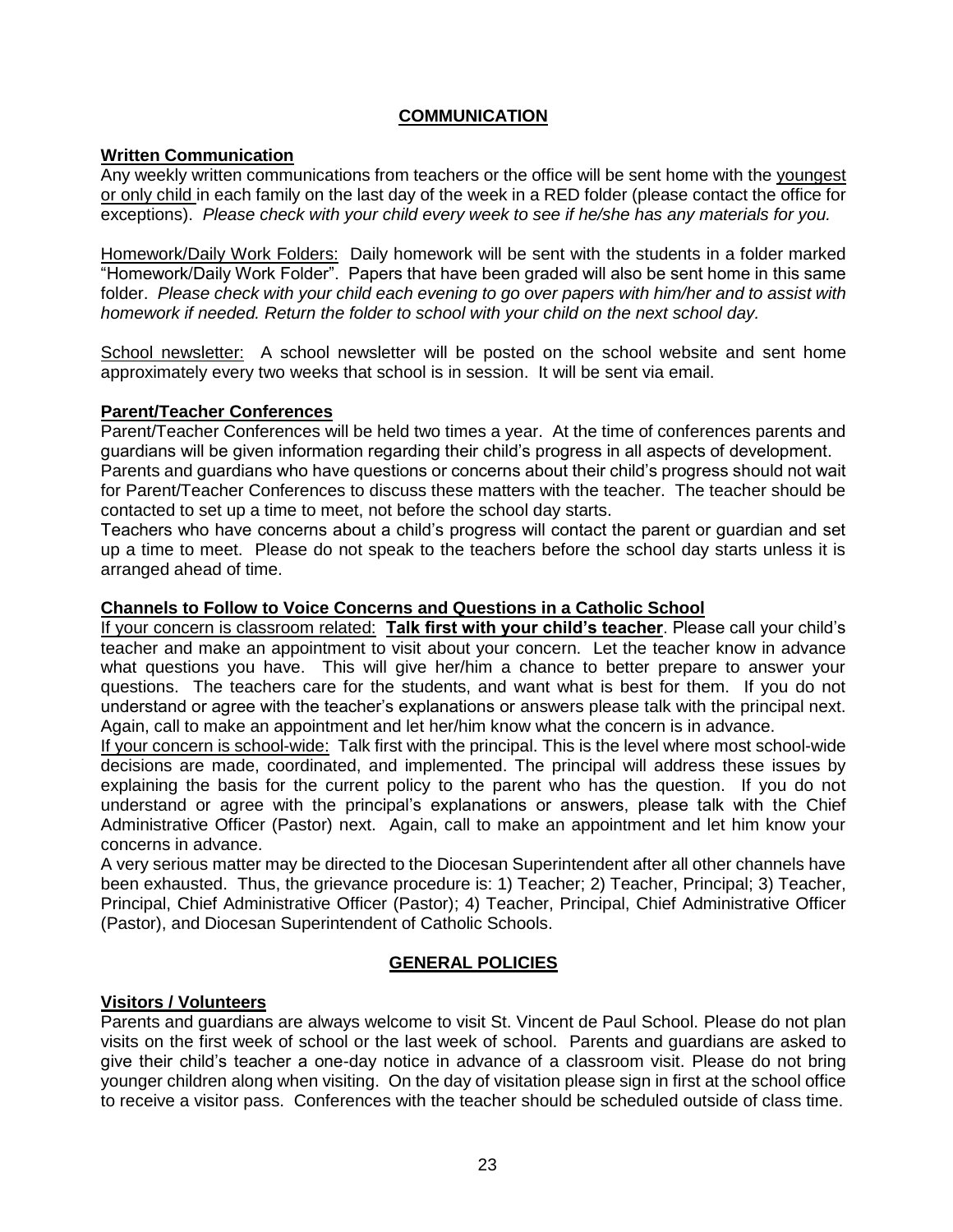Volunteers are an *essential* part of St. Vincent de Paul Catholic School. All parents and parishioners are welcome to volunteer at the school. Please contact the classroom teacher and/or school office for details about volunteer opportunities at our school.

All visits and volunteers opportunities are to be scheduled in advance with the Principal. Visitors and volunteers are to make arrangements before coming to visit a classroom or assist in an activity or need.

According to Diocesan guidelines for child safety, all volunteers (including parents) will be required to submit information for a background check and complete The Safe Envrionment Training that is available through Catholic Mutual. For student safety, ALL VISITORS AND VOLUNTEERS MUST REPORT TO THE SCHOOL OFFICE AND SIGN IN WHEN ENTERING THE BUILDING. They will be asked to wear a name tag identifying who they are and what classroom they will visit that day.

#### **Telephone**

Students are generally not to receive or make calls during school hours. Messages may be left at the school office. Students may not use the telephone without permission of the teacher or administration. WE ASK THAT STUDENTS DO NOT BRING CELL PHONES OR SMART WATCHES TO SCHOOL. IF THEY DO HAVE THEM, THEY MUST BE KEPT IN THEIR BACKPACK FOR THE DURATION OF THE TIME THEY ARE AT SCHOOL. THEY MAY USE THE SCHOOL PHONE IF NECESSARY.

#### **Birthday Parties /Gifts / Invitations**

While it is always good to celebrate birthdays because life is the most precious gift that God has given us, we need to be conscious of the fact that birthday treats sometimes take time away from instruction. If parents want to send something to acknowledge the special day please follow the following guidelines.

+We encourage non-food items. If food items are brought, they should be packaged in such a way as to minimize the amount of time distributing the snack. A treat should be store bought, not homemade. All treats should be nut safe.

+Students bringing treats should remember to bring enough treats for all the students in the class. +If party invitations are given out at school, they are to be distributed either to the whole class or to all the girls or all the boys.

+Gifts of flowers/balloons sent to a child will remain in the office until the end of the day.

#### **Show and Tell and Bringing items to School**

WE ASK THAT NO WIDGETS, TOYS, GAMES, TRADING CARDS, ELECTRONIC EQUIPMENT, IPADS, ETC. BE BROUGHT TO SCHOOL, PLEASE. If they would get lost or broken, we then have an upset child. Students may bring items for Show and Tell according to their teacher's schedule. If a student brings a toy for Show and Tell he/she may not take it out during recess. Toy weapons of any type are not allowed in school.

#### **Pets**

Due to allergies and transportation inconveniences, pets are not allowed in the building except with special permission. Arrangements should be made in advance with the child's teacher for a time and day to bring the pet in. This must also be approved by the principal first. Classroom animals are allowed only with the approval of the classroom teacher and the principal.

#### **Lost and Found**

All lost and found articles are placed on the desk outside the school office. If they are not claimed in a timely manner, they will be donated to a worthy cause.

#### **Money / Valuable Items**

Students are discouraged from bringing large sums of money or valuable items to school. If items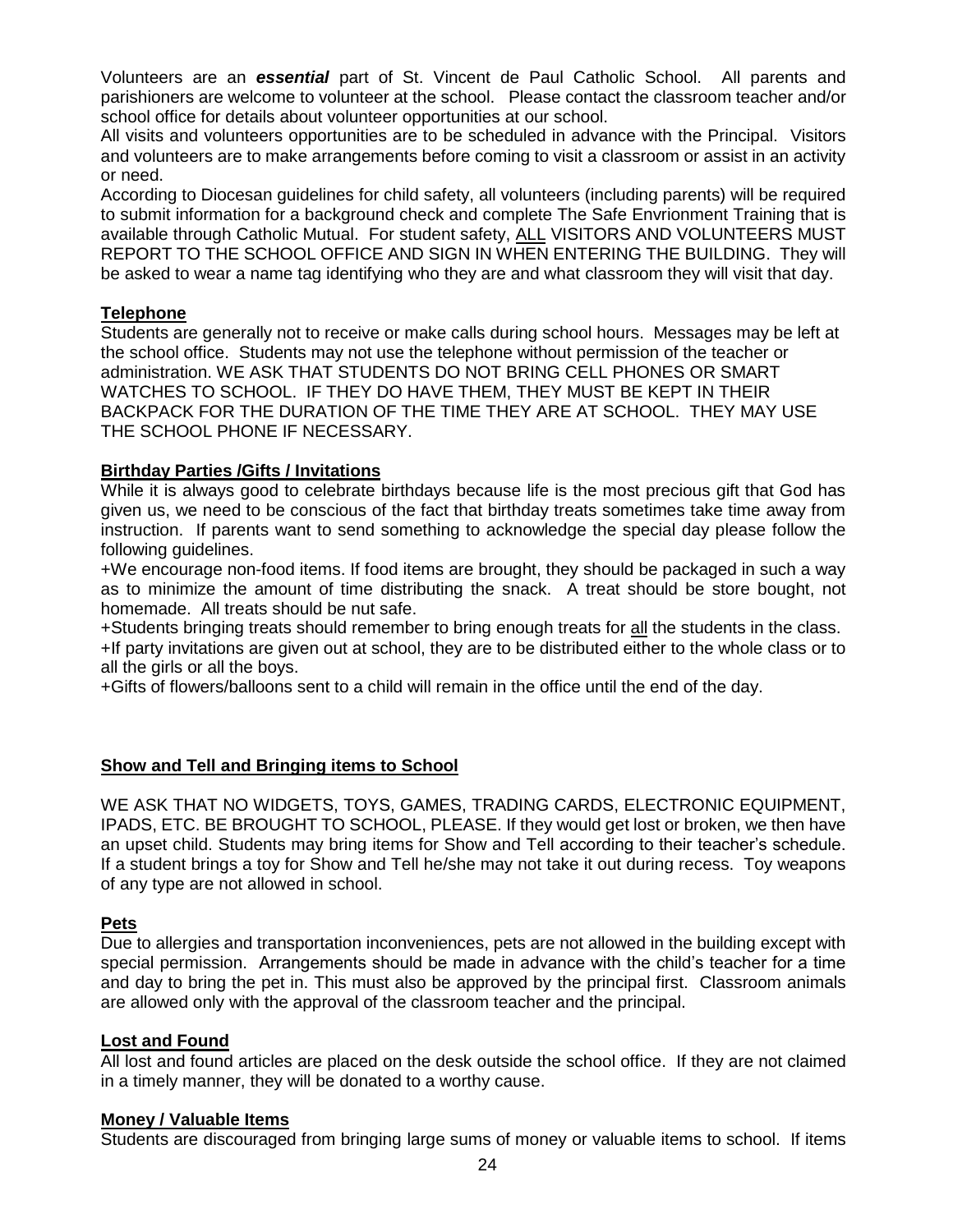are brought to school and lost, the school is not responsible. All money sent to school with the children should be in an envelope marked with the child's full name, grade, purpose, and amount enclosed.

#### **Forgotten Items**

Any lunches, books, etc., forgotten by the student may be dropped off at the school office. The student's name and grade should be written on the item. Students generally will not call home for forgotten items.

#### **FUNDRAISING**

*"With each contribution show a cheerful countenance and pay your tithes in a spirit of joy"* (Sirach 35:8). Please help Saint Vincent de Paul by being stewards of God's gifts. Here are some ways that you can help! Please put labels/receipts in containers in the hallway any time!

- **Box Tops for Education:** Clipping of box tops is only available for certain products. If you have box tops to turn in, you can send those to the school office. Scanning of the receipts is more the common practice for Box Tops, so parents need the BTFE app in order to participate.
- **Land's End**: When ordering from them they will donate a certain percentage to us. To get the credit please use the St. Vincent de Paul id number: 9000-7990-6.
- **Office Depot:** When you shop at Office Depot please ask them to give credit to St. Vincent de Paul School and we will receive 5% from the qualifying purchases. This provides our parish office supplies.
- **Pac "N" Save:** turn these receipts into the box in the parish hallway all year long and help support our school. They will donate \$1.00 for every \$100.

#### **TRANSPORTATION**

Families who pay their taxes to the Seward Public School District have access to the Seward Public School buses. Children must be picked up and dropped off at a safe point on the existing route. Students may use the Seward Public School buses that shuttle students from school to school within the town of Seward.

The following policies and rules are taken from the "School District of Seward, School Bus Information" Brochure. All St. Vincent families are expected to abide by the same policies and rules when riding the SPS buses or the St. Vincent de Paul School bus.

#### **Seward Public School Bus Route Policies**

The Seward Public School provides a school transportation service for eligible students based upon safety, efficiency and economy through the use of publicly owned buses. The busing system is established to conform with or exceed minimum standards set forth by the State.

While the law requires the school district to furnish transportation, it does not relieve parents or guardians of students from responsibility of supervision until such time as the child boards the bus in the morning and after the child leaves the bus at the end of the school day.

In view of the fact that a bus is an extension of the classroom, the school requires students to conduct themselves on the bus in a manner consistent with established standards for classroom behavior.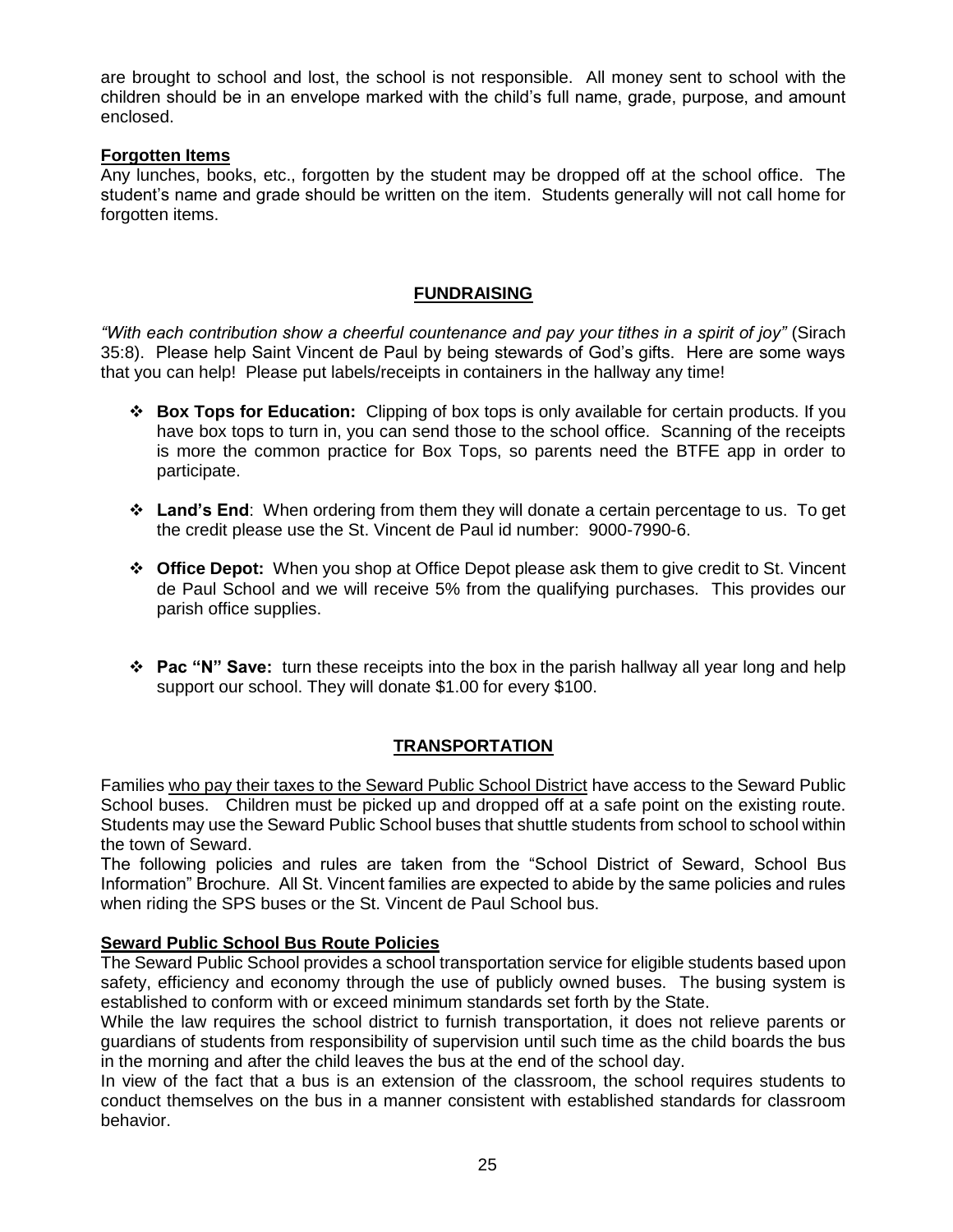In cases when a student does not conduct himself/herself properly on a bus, such instances will be brought to the attention of parents or guardians and school officials by the driver. Students who become a problem on the bus may have their riding privileges suspended for 1 to 5 days or the duration of a semester.

#### **Bus Rules**

Safety is our first consideration when transporting your children to and from school. This is the reason for establishing rules of behavior for this activity. Hopefully, the following provisions will assist bus drivers in their attempt to maintain a safe driving record and thereby, the safety of your children. **Please read and review these rules with your children:**

#### **1. Prior to boarding the bus:**

- a. We ask parents or guardians to notify the driver if their children are not riding that particular day. This can be done either by a direct call to the driver or a call to a home (bus stop) ahead of your place of residence, and having these children inform the driver.
- b. Students are asked to be on time at pick-up points, buses will not wait for students at predetermined points. Bus schedules allow for no waiting time!
- c. Students are to remain well out of the roadway while waiting for the bus.
- d. Buses must be completely stopped before students approach the bus door for entry on the bus.

#### **2. Riding Buses**

- a. Students are asked to respect and honor requests of bus drivers. The same consideration is due drivers as teachers.
- b. Bus drivers may assign seating within buses.
- c. Students are asked to remain seated while the bus is in motion
- d. Students are asked to keep their hands and heads inside the bus body at all times.
- e. Conversation should take place in normal tones of voice.
- f. Please throw nothing in or out of bus windows.
- g. Such things as use of tobacco (in any form), alcoholic beverages, fighting, slapping, scuffing, obscene language or gestures, and intentional littering are forbidden while riding the buses
- h. Students are asked to report all bus vandalism to the driver.
- i. Permission must be asked of the bus driver before eating or drinking on the bus.
- j. Students are asked not to use the rear emergency door unless an emergency exit is necessary and they are instructed to do so by the driver.
- k. Students are asked to be silent at all railroad crossings.
- l. Crowding, pushing, and shoving are not only unnecessary but can be dangerous as well.
- m. Remember that your attitude of helpfulness and cooperation will do much to insure safe and comfortable bus transportation for all.

#### **3. Leaving the Bus**

- a. Students are asked to remain in their seats until the bus comes to a complete stop.
- b. Students are asked not to run or push while exiting the bus.
- c. The driver will open the door after the bus traffic control system is set
- d. Students are asked to cross in front of the bus after and only after the driver gives a go-ahead signal, and after a student has looked both directions to make sure the road is safe for crossing.
- e. Students will be discharged only at their home bus stops unless the driver has been given a written or verbal request from parents or guardians or by a school official.
- f. Older students are asked to look after the safety and general welfare of smaller students while on the bus.

#### **4. Bus Discipline**

- a. Students are asked to comply with regulations set forth in this brochure.
- b. Please note paragraph "four" under the heading "Parents/Guardians"!
- c. The bus driver is responsible for discipline on the school bus. Violators of misconduct will be reported to parents or guardians and school officials. Parents or guardians may be requested to meet and discuss problems.
- d. Students intentionally damaging the school bus will be expected to pay for damages.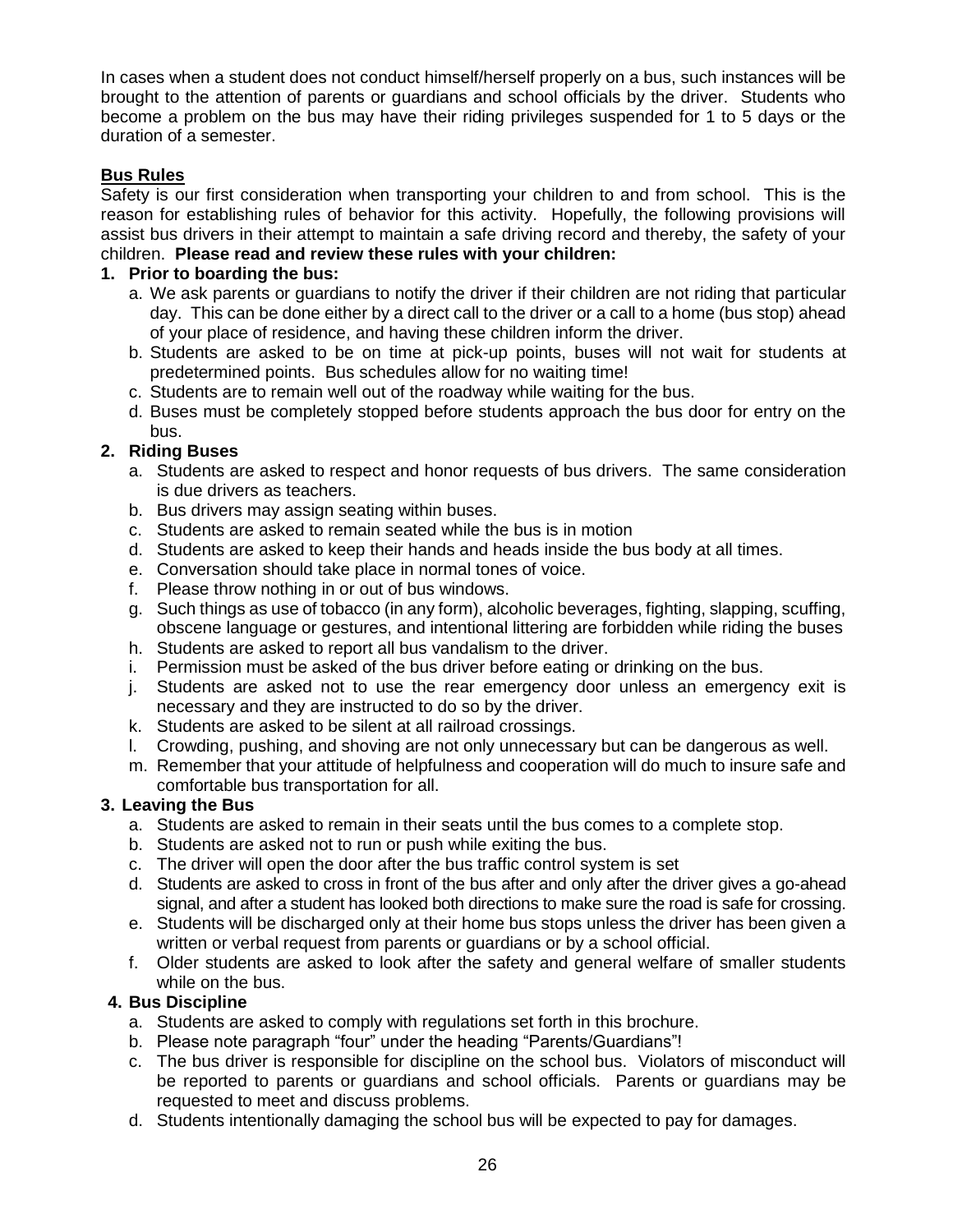e. In case of repeated student misbehavior, students will be denied bus riding privileges for 1 day;  $2^{nd}$  offence 5 days;  $3^{rd}$  offence until the end of the semester.

#### **5. Parental Assistance Solicited**

- a. Parents or guardians are encouraged to read, explain and discuss with their children, procedures listed above.
- b. We ask for your cooperation in this important facet of the school operation.

Should a storm develop and the transportation of one child to his/her home endangers the safety of others on the bus, the driver will deliver the child to a neighbor and ask that the parents or guardians be contacted by phone. When the driver completes his/her route he/she will report to the District Officials any children left with neighbors.

#### **St. Vincent de Paul School Van**

St. Vincent de Paul now has a van to use for transportation. We will be offering transportation for preschoolers who are dismissed after the 11:00 sessions Monday through Friday. Service is provided for those students who can be dropped off within the Seward City limits. There is a cost for this service and you must enroll your child in this program. Cost is:

\$10.00 for 5 day week service \$8.00 for 3 day week service \$5.00 for 2 day week service

The cost of this service is invoiced on the fifth of the month.

# I have come to set the earth on fire, and how I wish it were already blazing! (Luke 12:49)

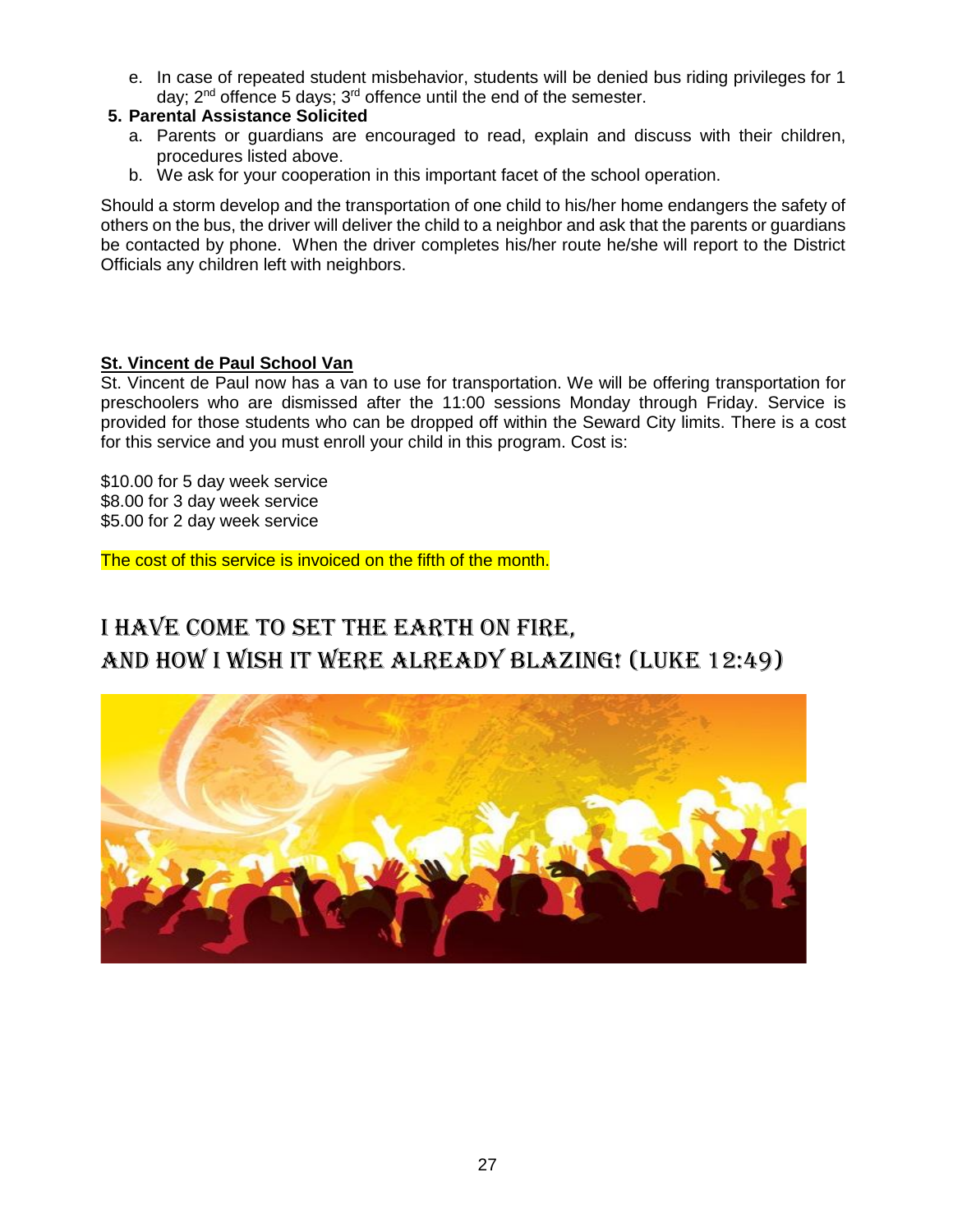### **St. Vincent de Paul Media Release Form**

I, \_\_\_\_\_\_\_\_\_\_\_\_\_\_\_\_\_\_\_\_\_\_\_\_\_\_\_\_\_, grant permission to St. Vincent de Paul Catholic Church and/or School hereinafter known as the "Media" to use my image/my child's image (photographs and/or video) for use in Media publications including:

(Check All That Apply)

❏- Videos ❏- Email Blasts ❏- Recruiting Brochures ❏- Newsletters

❏- Magazines ❏- General Publications ❏- Website and/or Social Media Posts

❏- Newspaper Articles ❏- Other: \_\_\_\_\_\_\_\_\_\_\_\_\_\_\_\_\_

I hereby waive any right to inspect or approve the finished photographs or electronic matter that may be used in conjunction with them now or in the future, whether that use is known to me or unknown, and I waive any right to royalties or other compensation arising from or related to the use of the image.

Please **initial** the paragraph below which is applicable to your present situation:

- I am 18 years of age or older and I am competent to contract in my own name. I have read this release before signing below, and I fully understand the contents, meaning and impact of this release. I understand that I am free to address any specific questions regarding this release by submitting those questions in writing prior to signing, and I agree that my failure to do so will be interpreted as a free and knowledgeable acceptance of the terms of this release.

\_\_\_\_\_ - I am the parent or legal guardian of the below named child. I have read this release before signing below, and I fully understand the contents, meaning and impact of this release. I understand that I am free to address any specific questions regarding this release by submitting those questions in writing prior to signing, and I agree that my failure to do so will be interpreted as a free and knowledgeable acceptance of the terms of this release.

| Signature of parent or legal guardian: Letter and the state of parent of the state of parent of the state of the state of the state of the state of the state of the state of the state of the state of the state of the state |  |
|--------------------------------------------------------------------------------------------------------------------------------------------------------------------------------------------------------------------------------|--|

(if under 18 years of age)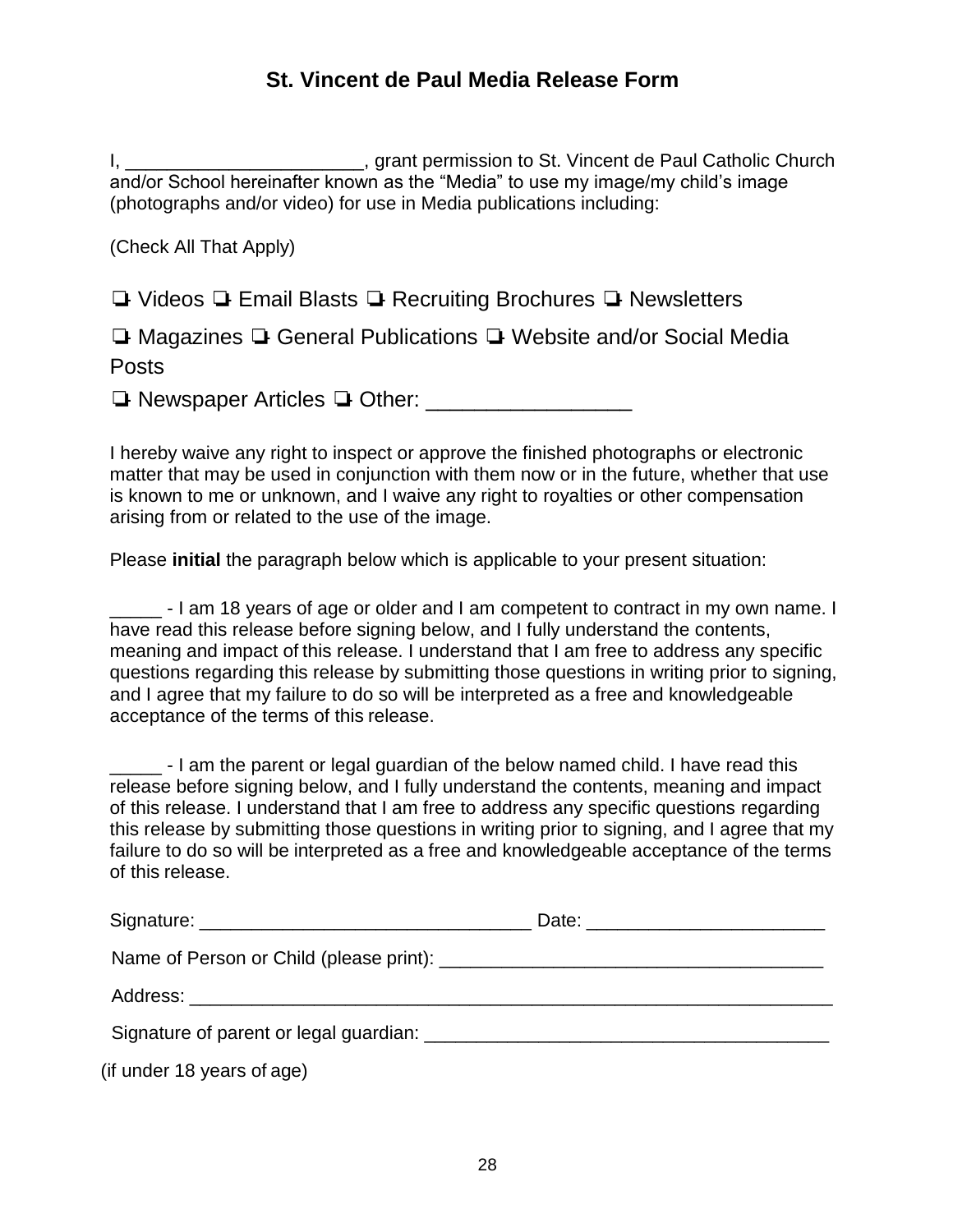#### **SAINT VINCENT DE PAUL SCHOOL Policy Agreements**

Please complete this form and return to school by **August 12, 2021.**

#### *St. Vincent de Paul School Handbook*

I received the 2021-22 St. Vincent de Paul School Parent/Student Handbook and have read the contents and agree to abide by the policies stated therein. The principal retains the right to amend the handbook for a just cause and parents will be given prompt notification if changes are made.

Parent/Guardian Signature\_\_\_\_\_\_\_\_\_\_\_\_\_\_\_\_\_\_\_\_\_\_\_\_\_\_\_\_\_\_\_\_\_\_\_\_Date\_\_\_\_\_\_\_\_\_\_\_\_\_

#### *Computer/Internet User Agreement (For K- 5 th Grade Students)*

Please refer to the Computer/Internet Use Policy in the Parent/Student Handbook p. 9-11.

As a user of the school computer network, I have read (or it was explained to me) the School Computer and Internet Use Policy and agree to comply with the mission statement of St. Vincent de Paul School, "*Responding to God's call, we the community of St. Vincent de Paul dedicate ourselves with love to the spiritual growth and academic excellence of our children to prepare them for the journey through this life to the Kingdom of Heaven*." I agree not to use the school computers and its network, including the Internet, to:

Send or display offensive messages or pictures; Use obscene language; Harass, insult, or attack others; Damage or alter computers, computer systems, or computer networks; Violate copyright laws; Use another person's password; Trespass in another person's folders, work, or files; Intentionally waste resources; Employ the network for commercial purposes; Change software, alter control panel settings or add programs/games to computers without an instructor's permission.

I understand that violation of the St. Vincent de Paul School Computer and Internet Use Policy will result in immediate suspension of computer or Internet privileges or both. I will be responsible for payment of intentional damages or damages due to negligence to computer hardware or software. I know that other sanctions could include parental conference or other disciplinary action deemed necessary by the school administration.

| Student Signature                                              | Date |
|----------------------------------------------------------------|------|
|                                                                | Date |
| My child(ren) understand(s), and agree(s) to the above policy. |      |
| Parent/Guardian Signature                                      | Date |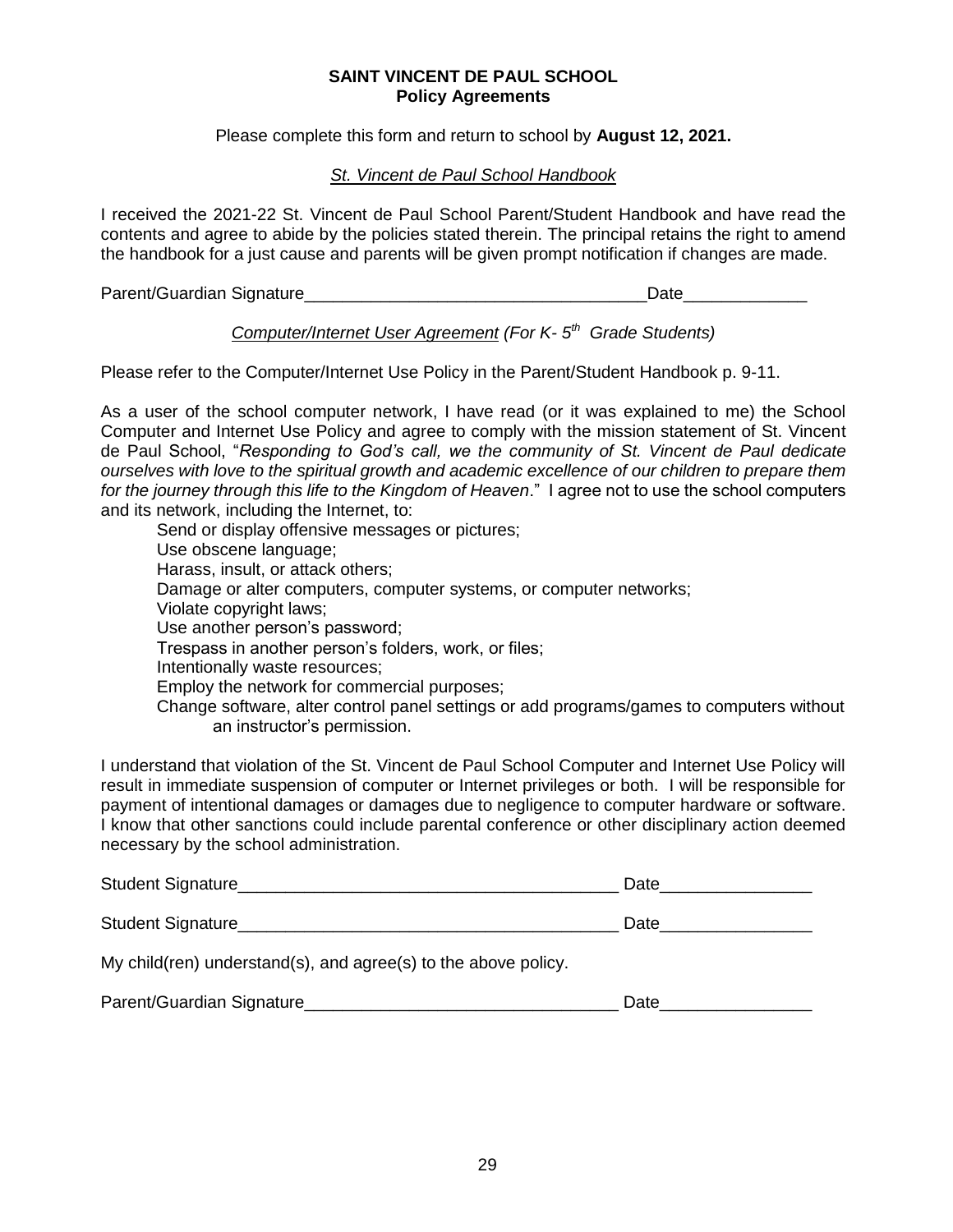## **COVID-19 policy:**

Four Corners Color Risk Dial is available on their website at [www.fourcorners.gov](http://www.fourcorners.gov/) Current guidelines from Four Corners Health Department can be found here : [covid19-risk-dial-recommendations.pdf](https://fourcorners.ne.gov/wp-content/uploads/2020/11/covid19-risk-dial-recommendations.pdf)  [\(ne.gov\)](https://fourcorners.ne.gov/wp-content/uploads/2020/11/covid19-risk-dial-recommendations.pdf)

| Green Low |                        | Policies on low mediation                                                               |
|-----------|------------------------|-----------------------------------------------------------------------------------------|
|           | <b>Yellow Moderate</b> | In building learning with mitigations in place.                                         |
|           |                        | Orange High In building learning. Potential offering to allow optional remote learning. |
|           | Red Severe             | Suspend in-person instruction All students and staff follow                             |
|           |                        | <b>Remote learning</b>                                                                  |

## **Centers for Disease Control (CDC) Recommendations for Mitigating Risk of Transmissions**

 CDC[: https://www.cdc.gov/coronavirus/2019-ncov/prevent-getting-sick/prevention.html\)](https://www.cdc.gov/coronavirus/2019-ncov/prevent-getting-sick/prevention.html) Lancaster County<https://www.cdc.gov/coronavirus/2019-ncov/index.html>

Know how it spreads:

- There is a vaccine that is available to help prevent COVID-19. Some vaccines require two doses and some require only one dose.
- **One of the best ways to prevent illness is to avoid being exposed to this virus.**
- The virus is thought to [spread mainly from person-to-person.](https://www.cdc.gov/coronavirus/2019-ncov/prevent-getting-sick/how-covid-spreads.html)
	- o Between people who are in close contact with one another (within about 3 feet).
	- o Through respiratory droplets produced when an infected person coughs, sneezes or talks.
	- o These droplets can land in the mouths or noses of people who are nearby or possibly be inhaled into the lungs.
	- o Some recent studies have suggested that COVID-19 may be spread by people who are not showing symptoms.

### **Measures to Mitigate Spread of COVID-19 Virus**

• Physical Distancing  $-3$ ft. or more for distancing.

● Healthy Hygiene Practices – students will wash hands at routine times of the day, and then again after they return from outside play. Hand sanitizer will be available.

- Cleaning, Disinfection, and Ventilation Regular cleaning and disinfecting will take place during the school day.
- Symptom Monitoring and Self-Assessment see information below.
- Daily Home Self-Screening we have a form on file for each SVDP family.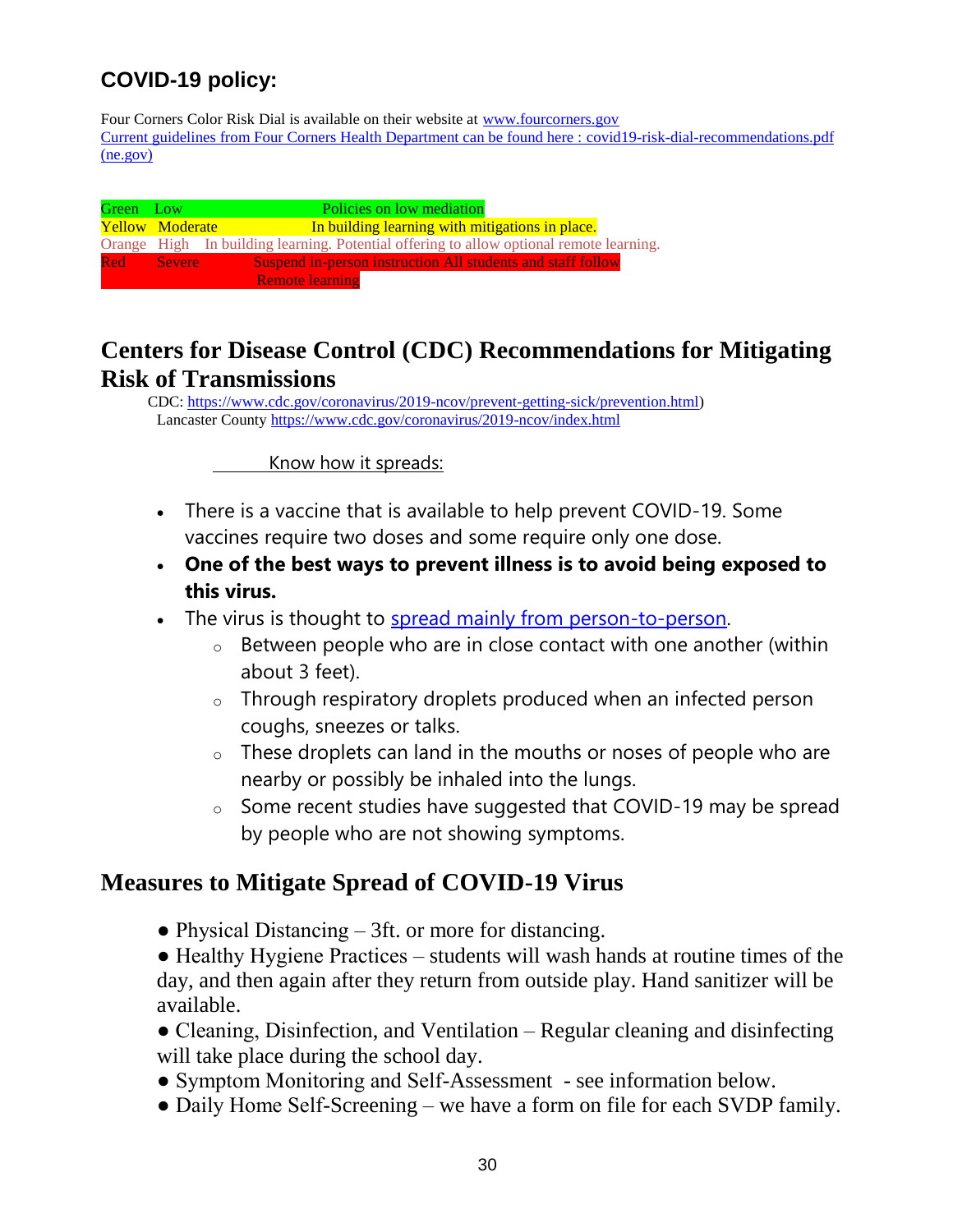## **Symptom Monitoring and Self-Assessment**

Every day ask yourself or your student the following screening questions PRIOR to your student entering the school.

# **Do you have one of the following?**

- **Fever of over 100.4**
- **Onset of shortness of breath or difficulty breathing**
- **New onset of dry cough**
- **New onset of loss of taste or smell**

# **Do you have 2+ of the following?**

- **Chills longer than two hours**
- **Congestion and/or runny nose**
- **Nausea, Vomiting or Diarrhea**
- **Sore throat**
- **Headache**
- **Muscle Pain**

# **Have you had contact with Covid-19?**

**Have you had close contact with someone positive for COVID-19?**

*Contact longer than 15 minutes within 6 feet without a face covering or residing with someone who is positive*

# **Have you been directed to self-isolate?**

 **Have you been directed to self-isolate due to a positive COVID-19 result or for having contact with someone with COVID-19?**



**If you answered YES to ANY of the above questions, you should:**